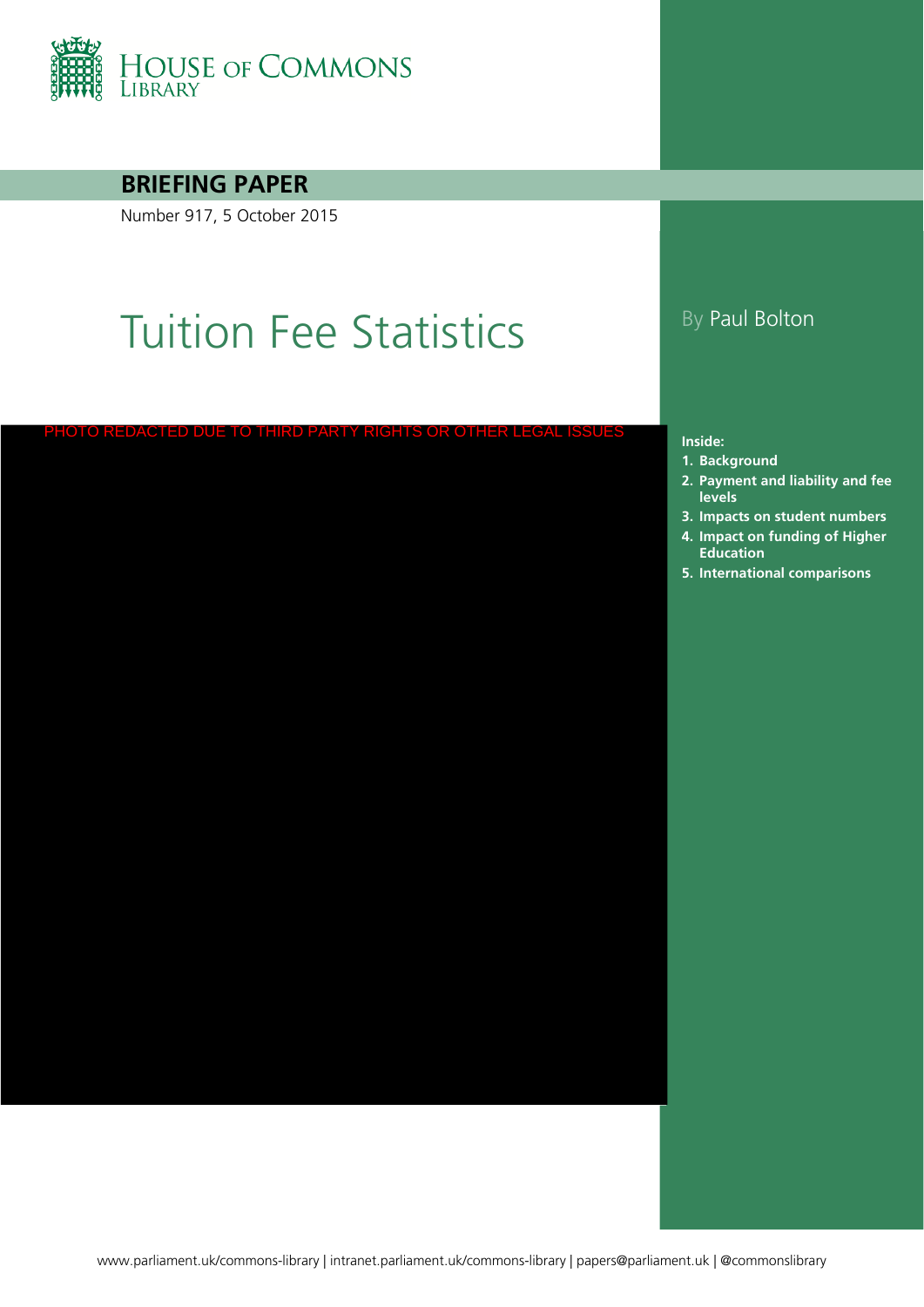## **Contents**

|                         | <b>Summary</b>                                                                                                                                                                                                                  |                                                            |  |  |  |  |
|-------------------------|---------------------------------------------------------------------------------------------------------------------------------------------------------------------------------------------------------------------------------|------------------------------------------------------------|--|--|--|--|
| 1.<br>1.1<br>1.2<br>1.4 | <b>Background</b><br>The new student support arrangements from 1998/99<br>Variable fees<br>1.3 Changes in England from 2012/13<br>Scotland                                                                                      | 4<br>4<br>4<br>5<br>5                                      |  |  |  |  |
| 2.<br>2.1               | Payment and liability and fee levels<br>Regulated fees<br>By type of student<br>2.2 Variable fees from 2006/07<br>2.3 Fees from 2012/13<br>EU students<br>2.4 Use of additional variable fee income<br>Pre 2012<br>2012 onwards | 6<br>6<br>7<br>$\overline{7}$<br>8<br>10<br>10<br>10<br>11 |  |  |  |  |
| 3.                      | Impacts on student numbers<br>2012/13 and prospects for later years                                                                                                                                                             | 13<br>14                                                   |  |  |  |  |
| 4.                      | <b>Impact on funding of Higher Education</b>                                                                                                                                                                                    | 15                                                         |  |  |  |  |
| 5.                      | <b>International comparisons</b>                                                                                                                                                                                                | 18                                                         |  |  |  |  |
|                         |                                                                                                                                                                                                                                 |                                                            |  |  |  |  |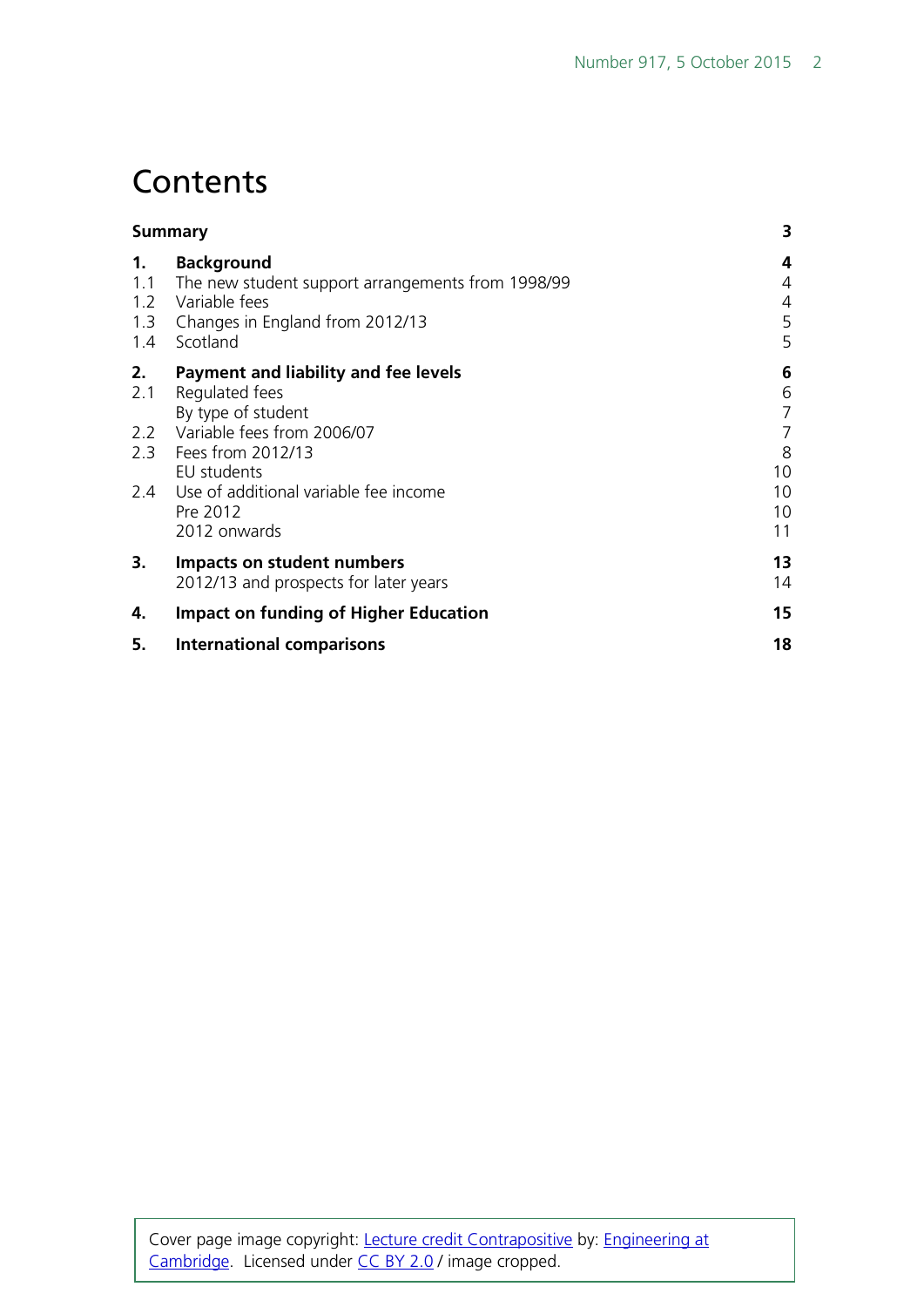## <span id="page-2-0"></span>Summary

This note gives a brief summary of statistics on aggregate tuition fee liability/payment under the current and previous systems; the impact on student numbers, payment by student characteristics and the contribution of tuition fees to higher education funding. Some statistics cover England and Wales, although more recent data on variable fees and the post-2012 system is for England only.

The cap on fees in England was increased to £9,000 for new undergraduate students in 2012. The average headline fee in the first year of the new system was around £8,400. It has increased each year since then, despite the cap remaining at £9,000, to just under £8,900 in 2015/16. More detail on the debate around the 2012 changes, variations in fees and impacts of higher fees are given in the notes listed below with a specific 2012 focus.

The following Library publications give related information:

- [Changes to higher education funding and student support from 2012/13](http://www.parliament.uk/briefing-papers/SN05753)
- [HE in England from 2012: Funding and finance](http://www.parliament.uk/briefing-papers/sn06206)
- **[HE in England from 2012: Student numbers](http://www.parliament.uk/briefing-papers/sn06205)**
- [Higher education and social class](http://www.parliament.uk/briefing-papers/SN00620)
- [Value of student maintenance support](http://www.parliament.uk/briefing-papers/SN00916)
- [Student loans](http://www.parliament.uk/briefing-papers/SN01079)
- [Entrants to higher education](http://www.parliament.uk/briefing-papers/SN01446)
- [The Higher Education Bill \(2004\)](http://www.parliament.uk/briefing-papers/RP04-08)
- [The Sale of Student Loans Bill \(2007\)\]](http://www.parliament.uk/briefing-papers/RP07-78)

Details of tuition fee liability and financial help for students from England, Wales, Scotland and Northern Ireland can be found at:

- [www.direct.gov.uk/studentfinance](http://www.direct.gov.uk/studentfinance)
- [www.studentfinancewales.co.uk](http://www.studentfinancewales.co.uk/)
- [www.saas.gov.uk](http://www.saas.gov.uk/)
- [www.studentfinanceni.co.uk](http://www.studentfinanceni.co.uk/)

The Office of Fair Access (OFFA) publishes regular [reports](https://www.offa.org.uk/publications/analysis-data-and-progress-reports/) on fee levels and planned income for each university. These also include analysis of fee-funded spending aimed at improving access among disadvantages groups.

Universities UK's report [Where student fees go](http://www.universitiesuk.ac.uk/highereducation/Pages/WhereStudentFeesGo.aspx) gives useful background on how institutions have spent additional fee income from 2006 onwards.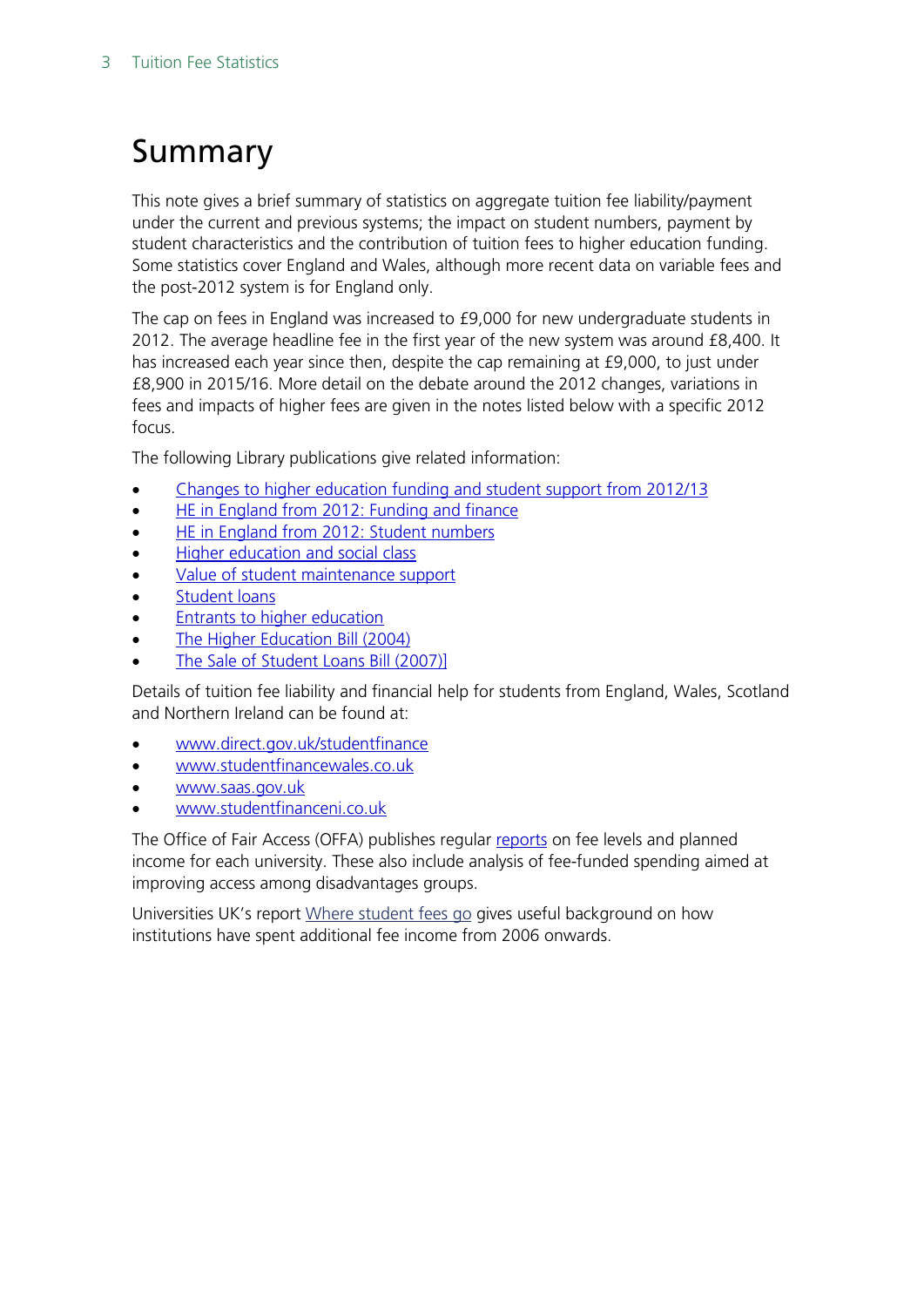## <span id="page-3-0"></span>1. Background

### <span id="page-3-1"></span>1.1 The new student support arrangements from 1998/99

New student support arrangements were introduced by the Labour Government following the report of The National Committee of Inquiry into Higher Education -the Dearing Report.<sup>[1](#page-3-3)</sup> In the Government's formal response, Higher Education in the [2](#page-3-4)1st Century, they stated:<sup>2</sup>

The Government plans to introduce an annual tuition fee of £1,000, representing about a quarter of the average cost of a course. Tuition will continue to be free for students from lower income families. Other full-time students will pay up to £1,000 per year depending on parental income. The cost of the fees will be balanced by increased loans for maintenance, also related to parental income. The overall effect, as explained below, will be that the total contribution required from the parents will be no greater than it is now.

From autumn 1998 (academic year 1998/99) most new entrants to fulltime higher education courses were expected to contribute up to £1,000 a year to the cost of their tuition. The maximum contribution has since been increased in line with inflation to £1,225 for students continuing under these arrangements in 2007/08. The actual amount they are liable for depends on their own income and that of their parents or spouse as appropriate. The maximum private contribution to tuition fees was around one quarter of the average total cost of a course.

### <span id="page-3-2"></span>1.2 Variable fees

The passing of the Higher Education Act 2004 meant that variable fees could be introduced. From 2006/07 institutions in England that had an access plan agreed by the Office of Fair Access (OFFA) could charge new students variable fees of up to £3,000. This was also introduced in Northern Ireland in 2006/07 and Wales in 2007/08. The maximum fee is £3,225 in 2009/10 and can only be increased by inflation until January 2010 and only then with the approval of both Houses of Parliament.<sup>[3](#page-3-5)</sup>

Students can take out a Tuition Fee Loan to cover the cost of these fees and hence upfront fees are effectively abolished. This loan has the same interest rate and repayment terms as the Maintenance Loan and takeup does not affect eligibility for the Maintenance Loan. This option is also available to cover the (fixed) fees of students who started before 2006/07.

Institutions that charged fees or more than £2,700 were required to offer bursaries of at least £300 to students who were in receipt of the maximum maintenance loan (£2,700 in 2006/07).

<span id="page-3-3"></span><sup>&</sup>lt;sup>1</sup> Higher Education in the learning society, National Committee of Inquiry into Higher Education 1997

<span id="page-3-5"></span><span id="page-3-4"></span><sup>&</sup>lt;sup>2</sup> Higher Education for the 21<sup>st</sup> Century: response to the Dearing Report, DfEE 1998.

<sup>&</sup>lt;sup>3</sup> HC Deb 4 September 2006 c1995w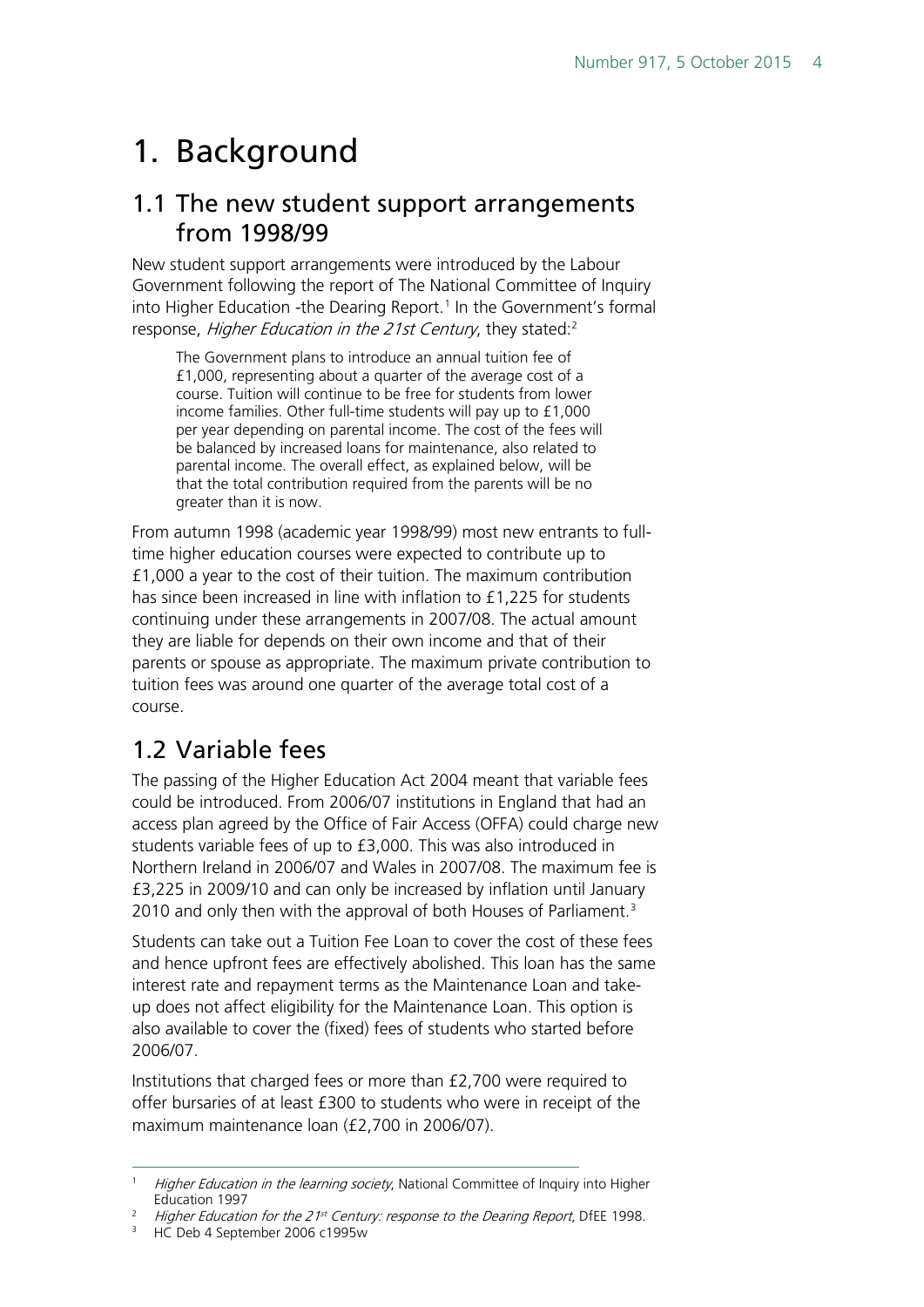## <span id="page-4-0"></span>1.3 Changes in England from 2012/13

The fee cap has been increased to £9,000 for new entrants from 2012/13. Tuition Fee Loans are available to cover these costs for both full and part-time students. These changes are alongside various modifications to the loan repayment system and cuts in direct public funding for teaching in universities. The note [Changes to higher](http://www.parliament.uk/briefingpapers/commons/lib/research/briefings/snsg-05753.pdf)  [education funding and student support from 2012/13](http://www.parliament.uk/briefingpapers/commons/lib/research/briefings/snsg-05753.pdf)<sup>[4](#page-4-2)</sup> outlines these changes and looks at the impact on different groups of students. The cap was kept at £9,000 in 2013/14 and will be kept at this level until at least 2016/17. Despite this the estimated average headline fee has increased from around £8,400 in 2012/13 to almost £8,900 in 2016/17 (around £8,100 to just under £8,900 fee after waivers) as more institutions charge the maximum and many shift spending away from waivers and towards other types of support. [5](#page-4-3)

In summer Budget 2015 the Chancellor announced a range of financial reforms to student funding. Alongside the announcement that maintenance grants would be replaced in full by loans for new students in England from  $2016/17<sup>6</sup>$  $2016/17<sup>6</sup>$  $2016/17<sup>6</sup>$  he also announced consultations on freezing the loan repayment threshold for five years, allowing some universities to increase fees in line with inflation from 2017 and a review of the discount rate applied to the accounting treatment of loans. The Budget said:<sup>[7](#page-4-5)</sup>

Driving up the quality of higher education is also important, and this Budget announces a number of measures to address this. These include allowing institutions offering high teaching quality to increase their tuition fees in line with inflation from 2017-18, with a consultation on the mechanisms to do this.

This means that the fee cap will remain at £9,000 until 2016/17 at least and only some institutions will be able to charge fees up to the higher cap from 2017/18 onwards. The consultation is expected to be published some time in Autumn 2015.

### <span id="page-4-1"></span>1.4 Scotland

Following the report of the Independent Committee of Inquiry into Student Finance<sup>[8](#page-4-6)</sup> –the Cubie Report- the Scottish Executive made a number of changes to the student support arrangements. From 2000/01 upfront tuition fees were abolished for all eligible full-time Scottish and EU students studying at Scottish institutions. A contribution will be made after graduation in the form of the Graduate Endowment. This was introduced for students who entered higher education from 2001/02 and qualified after completing a degree level course. The level was initially been set at £2,000 (£2,289 for those entering in 2006/07) and can be repaid in the same way as income-contingent student loans. Various groups including lone parents, mature/independent students,

<span id="page-4-2"></span><http://www.parliament.uk/briefing-papers/SN05753>

<span id="page-4-3"></span>[Access agreements for 2016-17: key statistics and analysis](https://www.offa.org.uk/wp-content/uploads/2015/07/Access-agreements-for-2016-17-key-statistics-and-analysis.pdf) (and earlier editions), Offa

<span id="page-4-4"></span> $6$  See Library briefing paper [Value of student maintenance support](http://www.parliament.uk/briefing-papers/SN00916) for more detail.

[Summer Budget 2015](https://www.gov.uk/government/publications/summer-budget-2015), HMT

<span id="page-4-6"></span><span id="page-4-5"></span><sup>&</sup>lt;sup>8</sup> Student finances: Fairness for the future, Independent Committee of Inquiry into Student Finance 1999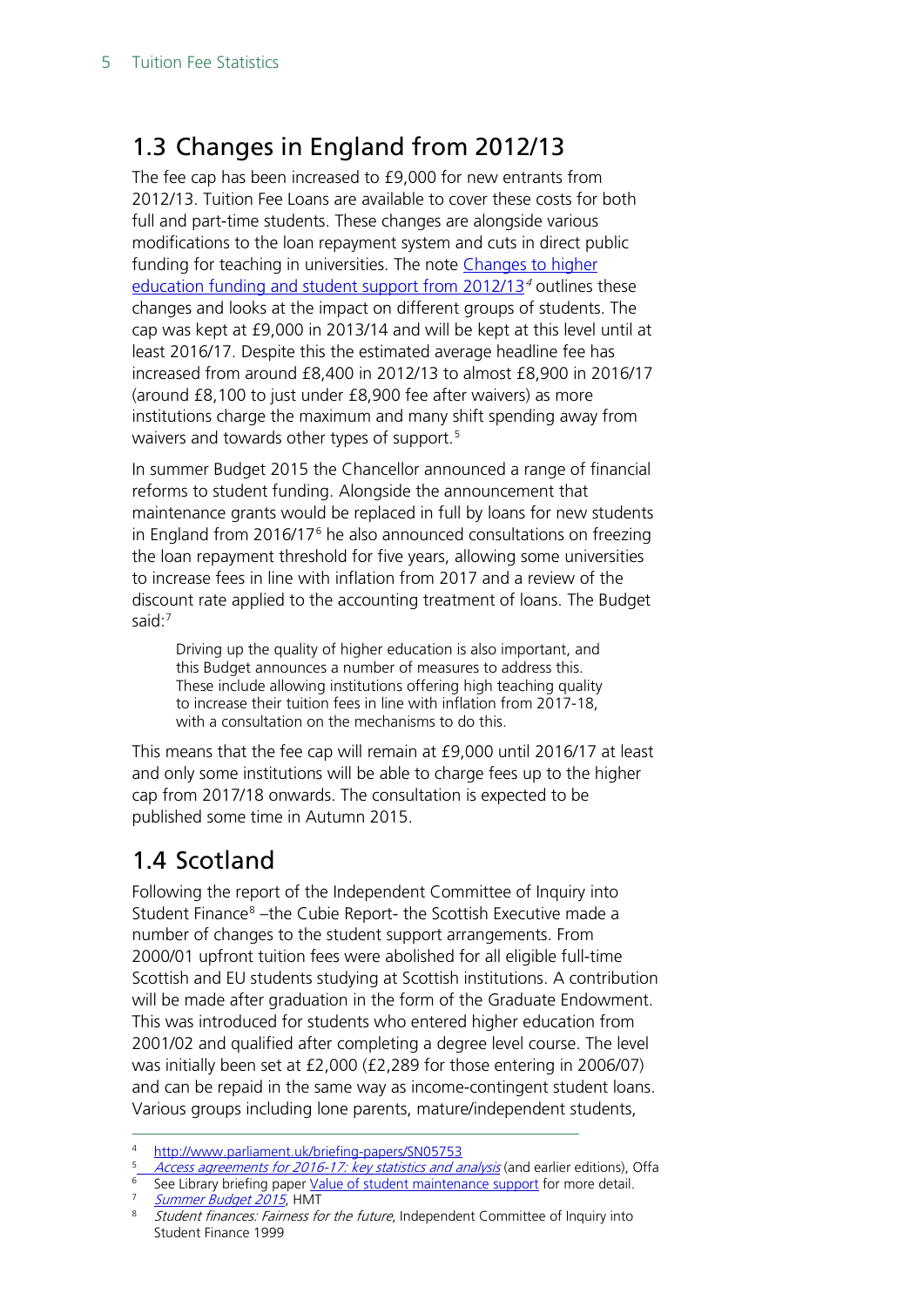the disabled and students studying HNC and HNDs were all exempt from the Graduate Endowment.<sup>[9](#page-5-2)</sup> In summer 2007 the SNP-led Scottish Government announced that the Graduate Endowment would be scrapped.<sup>[10](#page-5-3)</sup> The Graduate Endowment Abolition (Scotland) Bill was approved at the end of February 2008 and meant that no current or future students would pay the endowment and neither would those who graduated on or after 1 April 2007.<sup>[11](#page-5-4)</sup>

For information on the current system of student support and a comparison of student loans in Scotland and England see The Scottish Parliament Information Centre's [Student Loans and Repayments](http://www.scottish.parliament.uk/ResearchBriefingsAndFactsheets/S4/SB_13-78.pdf).

## <span id="page-5-0"></span>2. Payment and liability and fee levels

### <span id="page-5-1"></span>2.1 Regulated fees

The following table shows the proportion of students who were liable to pay upfront regulated fees since their introduction and their average liability.

#### **Tuition fee liability in England and Wales** Academic years

|                                             |         |         |         |         |         |         |         | England only |         |         |         |         |  |
|---------------------------------------------|---------|---------|---------|---------|---------|---------|---------|--------------|---------|---------|---------|---------|--|
|                                             | 1998/99 | 1999/00 | 2000/01 | 2001/02 | 2002/03 | 2003/04 | 2004/05 | 2005/06      | 2006/07 | 2007/08 | 2008/09 | 2009/10 |  |
| Distribution of fee liability (%)           |         |         |         |         |         |         |         |              |         |         |         |         |  |
| No contribution                             | 45      | 45      | 42      | 43      | 43      | 43      | 43      | 43           | 39      | 37      | 34      | 19      |  |
| Partial contribution                        | 20      | 20      | 19      | 16      | 15      | 14      | 14      | 13           | 12      | 11      | 9       | 4       |  |
| Full contribution                           | 35      | 35      | 39      | 41      | 42      | 43      | 43      | 45           | 49      | 52      | 57      | 77      |  |
| Average private<br>contribution to fees (£) | 410     | 475     | 540     | 545     | 590     | 585     | 590     | 615          | 680     | 725     | 790     | 1.025   |  |

Source: SLC statistical first release 6/2011 Student support for higher education in England, Academic year 2011/12 (provisional), and earlier editions HC Deb 18 January 2001 c329w

In the first two years the percentage of students making no, partial or full contribution remained the same; 45% no contribution, 20% partial and 35% full contribution. Over the following years there was a general shift towards higher contributions. The main shift has been a smaller proportion making partial and a greater proportion making full payments. The average contribution of eligible students was below half the maximum contribution in 1998/99 and 1999/00, and since then it has increased at a slightly faster rate than tuition fees themselves. In 2005/06 734,000 students in England were eligible for fee support. The exemption from fee contributions for low-income families in England cost the Government around £413 million in 2005/06. The new

<span id="page-5-2"></span>SE press notice 27 January 2000 Henry McLeish says Student Package the Right Deal For All; Student support: Higher education FAQs, Scottish Executive [http://www.scotland.gov.uk/who/elld/support\\_he\\_faq.asp;](http://www.scotland.gov.uk/who/elld/support_he_faq.asp) Students Awards Agency Scotland www.saas.gov.uk

<sup>&</sup>lt;sup>10</sup> Graduate fee scrapped, Scottish Executive news release 13 June 2007

<span id="page-5-4"></span><span id="page-5-3"></span><sup>&</sup>lt;sup>11</sup> Graduate endowment scrapped, Scottish Government news release 28 February 2008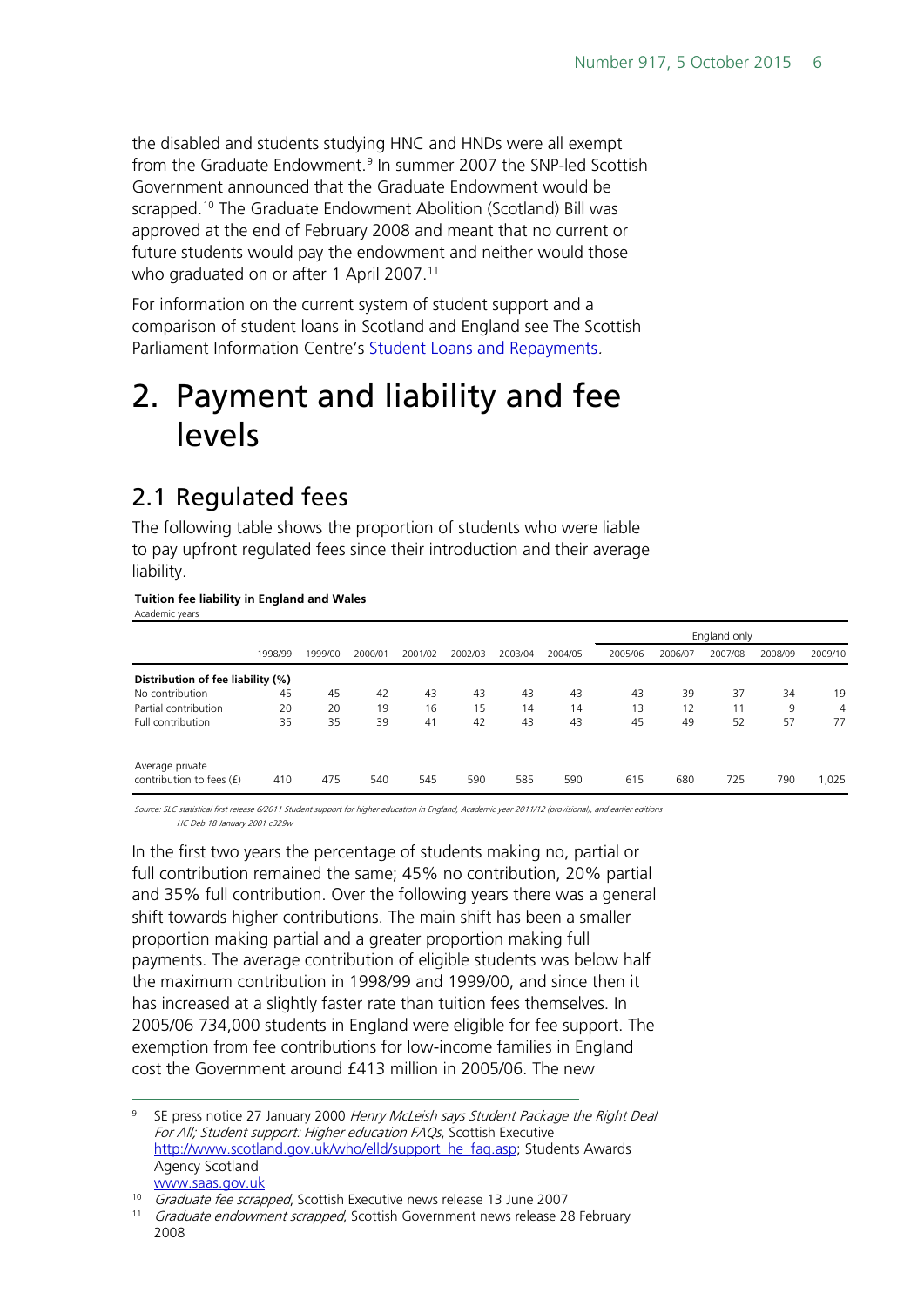arrangements in 2006/07 meant that fewer students were liable to pay standard fees and hence this expenditure fell to £257 million £8 million in 2009/10 and provisionally less than £1 million in 2010/11.<sup>[12](#page-6-2)</sup>

#### <span id="page-6-0"></span>By type of student

The last Student Income and Expenditure Survey to fully cover regulated fees<sup>[13](#page-6-3)</sup> asked a sample of English students about tuition fee support/payment. This found that 81% of full-time students applied to their LEA for fee support and 53% of them were assessed to make some contribution. Among all those assessed the average contribution was £472 (against the then fee level of £1,150) or an overall average of 36% of the total costs of taking their course<sup>[14](#page-6-4)</sup>. Students with the following characteristics all made contributions that were much lower than average $15$ :

- Non-dependent (only 5% made a contribution)
- Aged  $25+$
- Routine/manual socio-economic groups
- Parental income <£20,000
- Lone parent families
- Non-single people
- Foundation degree students
- PGCE/initial teacher training students

### <span id="page-6-1"></span>2.2 Variable fees from 2006/07

Data from the Student Loans Company on the take-up of Tuition Fee Loans for variable fees gives a good indication of fee liability. The table below shows the growth in numbers of students<sup>[16](#page-6-6)</sup> taking out these loans since 2006/07. This grew rapidly as each new year's entrants became liable for these higher fees. It is the growth in numbers taking out fee loans which is the main driving force behind the growth in the total value of fee loans. This reached £2.8 billion in 2011/12.

<span id="page-6-2"></span><sup>&</sup>lt;sup>12</sup> SLC statistical first release 6/211 Student support for higher education in England, Academic year 2010/11 (provisional)

<span id="page-6-3"></span><sup>&</sup>lt;sup>13</sup> DfES research report RR725, Student Income and Expenditure Survey 2004/05

<sup>&</sup>lt;sup>14</sup> Includes fees, books, equipment, travel childcare and other similar costs

<span id="page-6-5"></span><span id="page-6-4"></span><sup>&</sup>lt;sup>15</sup> Less than £300

<span id="page-6-6"></span><sup>&</sup>lt;sup>16</sup> English domiciled and EU students at English institutions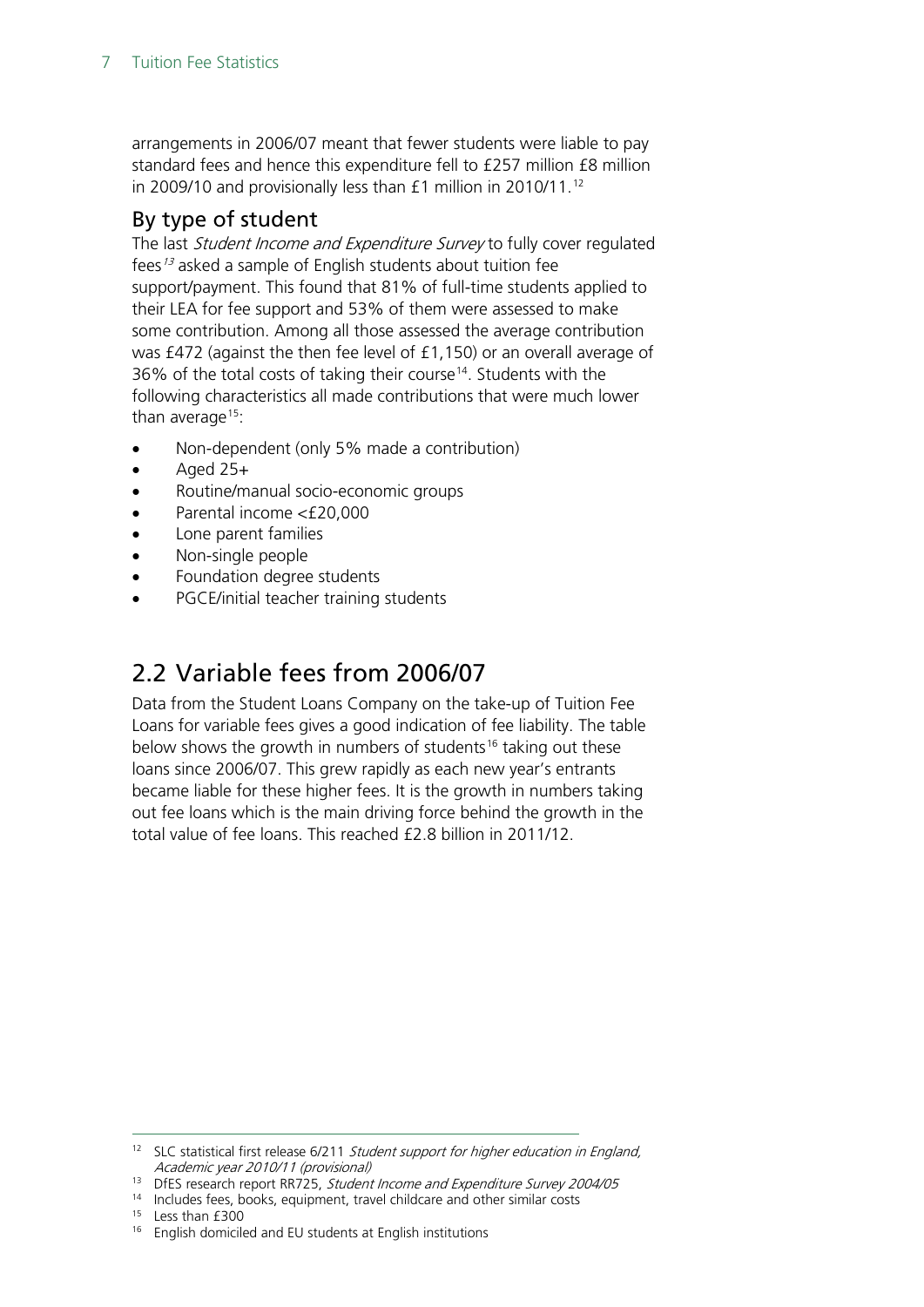| Full-time students starting from 2006/07 |           |           |         |                            |         |         |         |         |                      |         |         |                      |
|------------------------------------------|-----------|-----------|---------|----------------------------|---------|---------|---------|---------|----------------------|---------|---------|----------------------|
|                                          |           |           |         | Post 2012/13 students only |         |         |         |         |                      |         |         |                      |
|                                          | 2006/07   | 2007/08   | 2008/09 | 2009/10                    | 2010/11 | 2011/12 | 2012/13 | 2013/14 | 2014/15              | 2012/13 | 2013/14 | 2014/15              |
| Loans awarded by mid-November each year  |           |           |         |                            |         |         |         |         |                      |         |         |                      |
| Number<br>(thousands)                    | 239       | 455       | 683     | 810                        | 884     | 948     | 936     | 970     | 980                  | 324     | 632     | 905                  |
| Value<br>(f million)                     | 650       | 1,287     | 2,014   | 2,458                      | 2,755   | 3,063   | 4,634   | 6,231   | 7,637                | 2,662   | 5,129   | 7,387                |
| Average<br>value $(f)$                   | 2,710     | 2,830     | 2,950   | 3,030                      | 3,120   | 3,220   | 4,950   | 6,430   | 7,790                | 8,050   | 8,120   | 8,170                |
| Loans paid during the whole year         |           |           |         |                            |         |         |         |         |                      |         |         |                      |
| Number<br>(thousands)                    |           | $\cdot$ . | 666     | 782                        | 824     | 883     | 926     | 964     | $\ddot{\phantom{a}}$ | 327     | 631     | $\ddot{\phantom{a}}$ |
| Value<br>(f million)                     | $\ddotsc$ | $\ddotsc$ | 1,948   | 2,344                      | 2,552   | 2,840   | 4,408   | 5,886   | $\cdot$              | 2,452   | 4,820   | $\cdot$ .            |
| Average<br>value $(f)$                   | $\ddotsc$ | $\ddotsc$ | 2,930   | 3,000                      | 3,090   | 3,220   | 4,760   | 6,110   | $\cdot$ .            | 7,490   | 7,630   | $\cdot$ .            |

#### **Take-up of tuition fee loans for variable fees in England**

Note: The figures from 2008/09 are the amount paid, earlier figures are for the amount awarded

Source: SLC statistical first release 5/2014 Student support for higher education in England, Academic year 2014/15 (provisional), and earlier editions

The data on from 2012/13 are clearly affected by new students taking out much larger loans. These students are looked at in more detail below.

As the average fee loan (above) suggests, a large majority of institutions set their fees at the maximum amount. Universities UK stated that 'Almost all higher education institutions have charged new full-time undergraduate students the maximum fee of £3,000.' Some exceptions are listed in their publication [Variable tuition fees in England: assessing](http://bookshop.universitiesuk.ac.uk/downloads/variable%20fees.pdf%23page=25)  [their impact on students and higher education institutions, a first report](http://bookshop.universitiesuk.ac.uk/downloads/variable%20fees.pdf%23page=25). Their latest report confirmed that in 2009/10 again almost all institutions charged the maximum fee of £3,225.[17](#page-7-1)

The 2007/08 Student Income and Expenditure Survey included data on students liable to pay variable fees for the first time. Nearly all paid the maximum amount (mean payment was £2,900 v maximum fee level of £3,070), as explained elsewhere in this note, so there are no meaningful variations by type of student.<sup>[18](#page-7-2)</sup> The 2011/12 *Student Income and* [Expenditure Survey](https://www.gov.uk/government/uploads/system/uploads/attachment_data/file/301467/bis-14-723-student-income-expenditure-survey-2011-12.pdf) reported very similar findings. The first survey in this series to cover post-2012 students is not expected to be produced until sometime next year.

### <span id="page-7-0"></span>2.3 Fees from 2012/13

The Government's planning assumption for 2012/13 was that average fees for new students will be around £7,500 per year after fee waivers. [19](#page-7-3) The Office for Fair Access (Offa) has to approve access agreements for institutions that want to charge fees of over £6,000. Their first analysis of access agreements found that the majority of

<span id="page-7-1"></span><sup>&</sup>lt;sup>17</sup> Variable tuition fees in England: assessing their impact on students and higher education institutions A fourth report, Universities UK

<span id="page-7-2"></span><sup>&</sup>lt;sup>18</sup> Johnson C et al, Student Income and Expenditure Survey 2007/08 English-domiciled Students, (DIUS research report 09/05)

<span id="page-7-3"></span><sup>&</sup>lt;sup>19</sup> Higher education funding for 2011-12 and beyond, BIS (December 2010)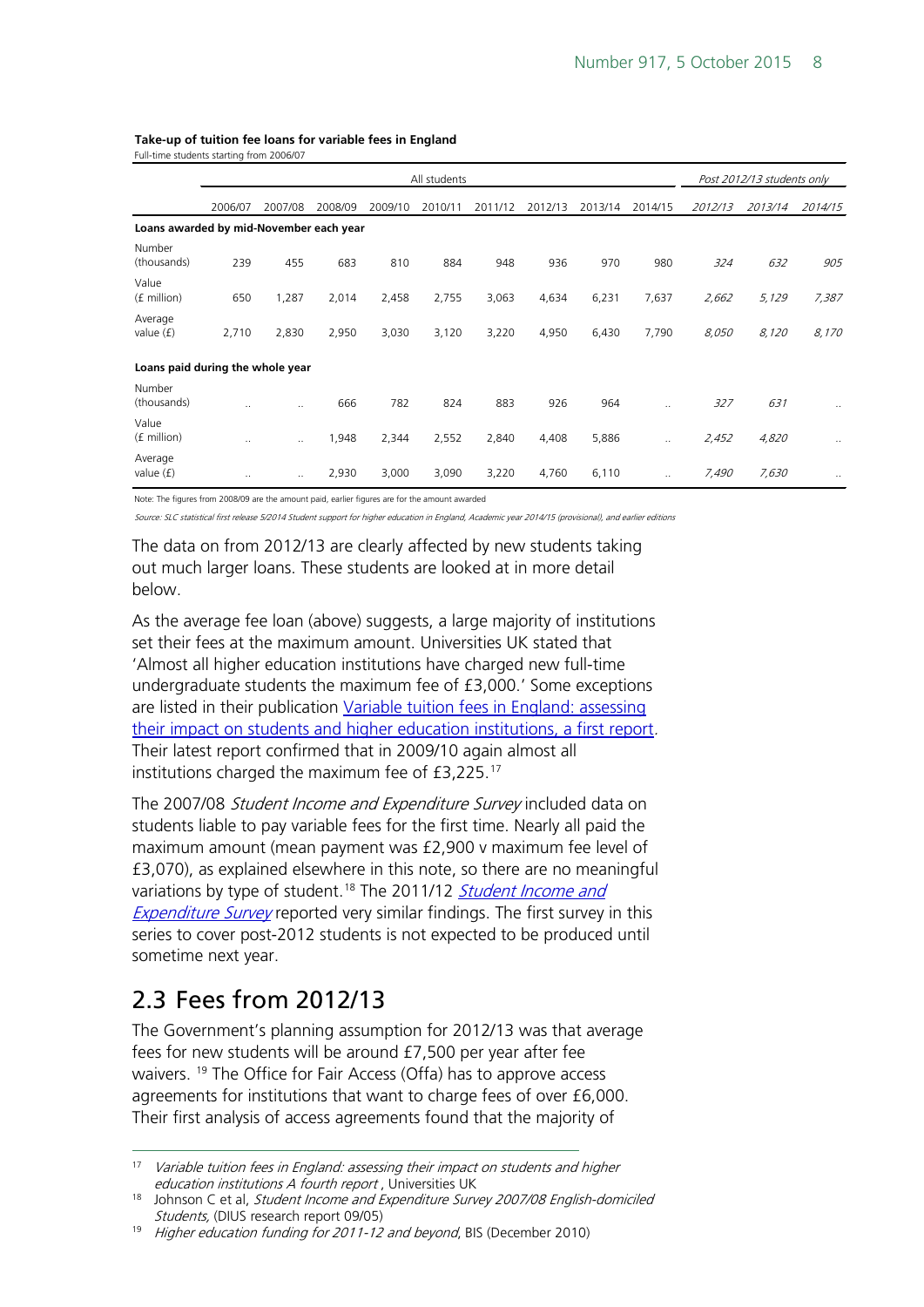universities would have a maximum fee of £9,000 and more than one third would have an average of £9,000. They estimated that the average headline fee for new students in 2012/13 would be be £8,385. This was reduced to £8,123 after the fee waivers set out in the agreements were included.<sup>[20](#page-8-0)</sup> Analysis of fee levels, use of additional fee income and fee levels by institutions produced by Offa can be viewed [here.](https://www.offa.org.uk/publications/analysis-data-and-progress-reports/) In 2012/13 almost 92% of eligible full-time students from England took out a tuition fee loan. Take up among EU students at English institutions was lower at 64%, but both figures were above 2010/11 and 2011/12 levels.[21](#page-8-1)

The maximum fee cap will be kept at £9,000 up to 2016/17 (at least), but despite this average fees have increased in each year. Offa analysis of subsequent plans show the average headline fee increased to £8,499 in 2013/14 (£8,246 after waivers), £8,647 in 2014/15 (£8,425 after waivers)<sup>22</sup> and provisionally  $E8,844$  in 2015/16 ( $E8,774$  after waivers) and provisionally £8,891 in 2016/17 (£8,851 after waivers). [23](#page-8-3) The increase is due to a combination of increases in headline fee levels (for those charging below £9,000) and a reduction in fee waivers. In 2015/16

139 of the 183 institutions (76%) with 2016-17 access agreements had a maximum headline (pre-waiver) fee of £9,000. The large majority of institutions with lower maximum fees were further education colleges and only one universities had maximum fees below £9,000. 47 institutions had an average headline fee of £9,000 and hence planned to charge the maximum for all their courses. All of these were universities therefore 36% of universities planned to charge £9,000 for all their courses.<sup>[24](#page-8-4)</sup>

The right hand side of the table on the previous page only covers students liable for fees of up to £9,000. Clearly numbers have grown as more students come under the new regime. The average fee loan awarded to post 2012-13 students (to mid-November) was £8,050 in 2012/13 and increased to £8,170 in 2014/15; somewhat below the Offa post-waiver fee average for the same year. The total value of fee loans increased to £4.4 billion in 2013/14 and £5.9 billion in 2013/14. Provisional data for 2014/15 puts the amount awarded at £7.6 billion; 97% of which was to students who started in 2012/13 or later.

All the figures above include loans made to alternative<sup>[25](#page-8-5)</sup> as well as public providers.[26](#page-8-6) From 2012 new students at alternative providers could apply for a fee loan of up to £6,000. Alternative providers are not All but one university in England will charge £9,000 for one or more course in 2016. Just over one in three will charge £9,000 for all their courses.

<span id="page-8-0"></span><sup>&</sup>lt;sup>20</sup> Access agreements 2012-13: Final data including initial teacher training, Offa

<span id="page-8-1"></span><sup>&</sup>lt;sup>21</sup> SLC statistical first release 5/2014 Student support for higher education in England, [Academic year 2014/15 \(provisional\)](http://www.slc.co.uk/media/855703/slcsfr052014.pdf)

<span id="page-8-2"></span><sup>&</sup>lt;sup>22</sup> Offa press release 26 July 2012, *OFFA announces decisions on 2013-14 access* [agreements](http://www.offa.org.uk/press-releases/offa-announces-decisions-on-2013-14-access-agreements/)

<span id="page-8-3"></span><sup>&</sup>lt;sup>23</sup> [Access agreements for 2016-17: key statistics and analysis](https://www.offa.org.uk/wp-content/uploads/2015/07/Access-agreements-for-2016-17-key-statistics-and-analysis.pdf), Offa

<sup>24</sup> ibid.

<span id="page-8-5"></span><span id="page-8-4"></span><sup>&</sup>lt;sup>25</sup> A provider of higher education courses designated for student support which does not receive funding from the Higher Education Funding Council for England or equivalent bodies or direct public funding.

<span id="page-8-6"></span><sup>&</sup>lt;sup>26</sup> An institution that provides higher education courses which is in direct receipt of money from HEFCE/equivalents, in receipt of direct public funding or FE colleges.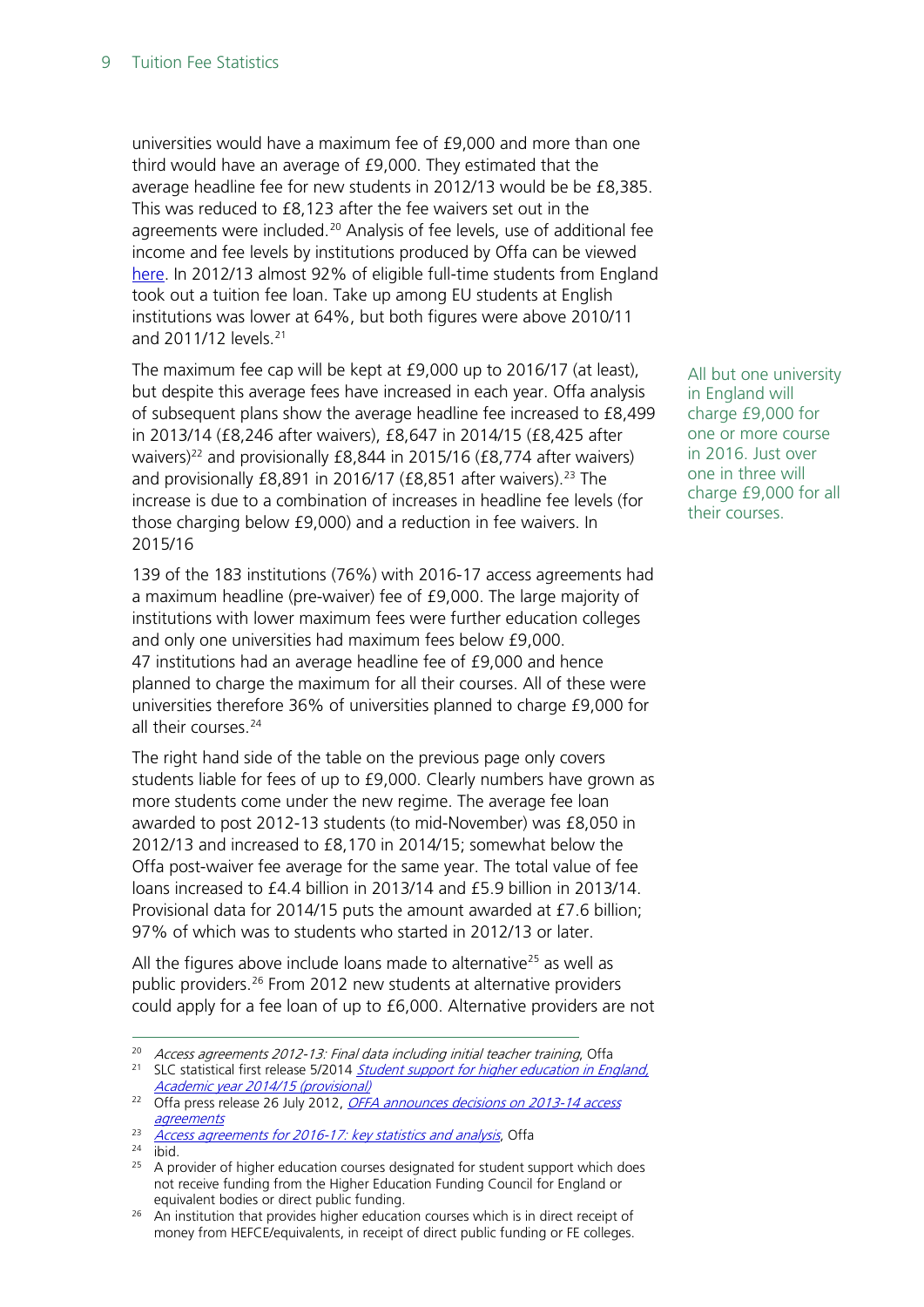covers in the earlier Offa figures which may in part explain why the average loan figures are lower. In 2013/14 the average fee loan awarded to students at these providers was around £5,700. This increased to £5,900 in 2014/15. There is some lag in final (payment) data from these providers, but the provisional 2013/14 average paid was £4,400. The average fee awarded to post-2012 students at public providers in 2014/15 was £8,250.<sup>[27](#page-9-3)</sup>

The Government expects that the total annual face value of tuition fee loans will increase from £2.6 billion in financial year 2011-12 to £8.2 billion in 2015-16.<sup>[28](#page-9-4)</sup> The 2015-16 figure is above earlier estimates in part because of higher than expected fee levels, but also because of the decision taken in the 2013 Autumn Statement to lift the cap on student numbers by 30,000 in 2014 and then remove it in 2015.<sup>[29](#page-9-5)</sup>

### <span id="page-9-0"></span>EU students

Students from the rest of the EU are eligible for fee loans on the same basis as home students. In 2011/12 £104 million was paid in fee loans to EU students on full-time courses in England; 3.7% of the total. This increased to £224 million in 2013/14. The amount awarded in 2014/15 (up to mid-November) was £285 million. The proportion of the total value has remained virtually unchanged.[30](#page-9-6)

## <span id="page-9-1"></span>2.4 Use of additional variable fee income

### <span id="page-9-2"></span>Pre 2012

Access agreements for specifying fee levels alongside the institutions' own financial support/bursary arrangements can be found on the [OFFA](http://www.offa.org.uk/access-agreements/)  [website.](http://www.offa.org.uk/access-agreements/) According to Universities UK most institutions offered bursaries above the statutory minimum to students in receipt of the maximum Maintenance Grant. The median level was over  $£1,000$  in 2009.<sup>[31](#page-9-7)</sup> Most institutions also offered a reduced bursary to students who received a partial grant.<sup>[32](#page-9-8)</sup>

Total additional variable fee income to English institutions was £1.9 billion in 2011/12. £387 million (20%) of this was spent on financial support for lower income students (mainly bursaries) and under-represented groups and £57 million (3%) on additional outreach. In that year 442,000 students received a bursary; this was 45% of students who were liable for higher fees. Three-quarters of bursary holders received one because they were in receipts of full state maintenance support.<sup>[33](#page-9-9)</sup> The average bursary for new students within this group was £915 in 2011/12. The average bursary for these students fell slightly in 2011/12 as did the percentage of higher fee income spent

<span id="page-9-3"></span><sup>&</sup>lt;sup>27</sup> SLC statistical first release 5/2014 *Student support for higher education in England*, [Academic year 2014/15 \(provisional\)](http://www.slc.co.uk/media/855703/slcsfr052014.pdf)

 $28$  Funding for higher education in England for 2014-15, and earlier, BIS/HEFCE

<span id="page-9-6"></span><span id="page-9-5"></span><span id="page-9-4"></span><sup>&</sup>lt;sup>29</sup> See *[HE in England from 2012: Student numbers](http://www.parliament.uk/briefing-papers/sn06205)* for more details

<sup>&</sup>lt;sup>30</sup> SLC statistical first release 5/2014 Student support for higher education in England, [Academic year 2014/15 \(provisional\)](http://www.slc.co.uk/media/855703/slcsfr052014.pdf)

<span id="page-9-7"></span><sup>&</sup>lt;sup>31</sup> Variable tuition fees in England: assessing the impact on students and higher education institutions A second report, Universities UK.

<span id="page-9-8"></span><sup>32</sup> ibid.

<span id="page-9-9"></span><sup>&</sup>lt;sup>33</sup> Household income of less than £25,000 for continuing students.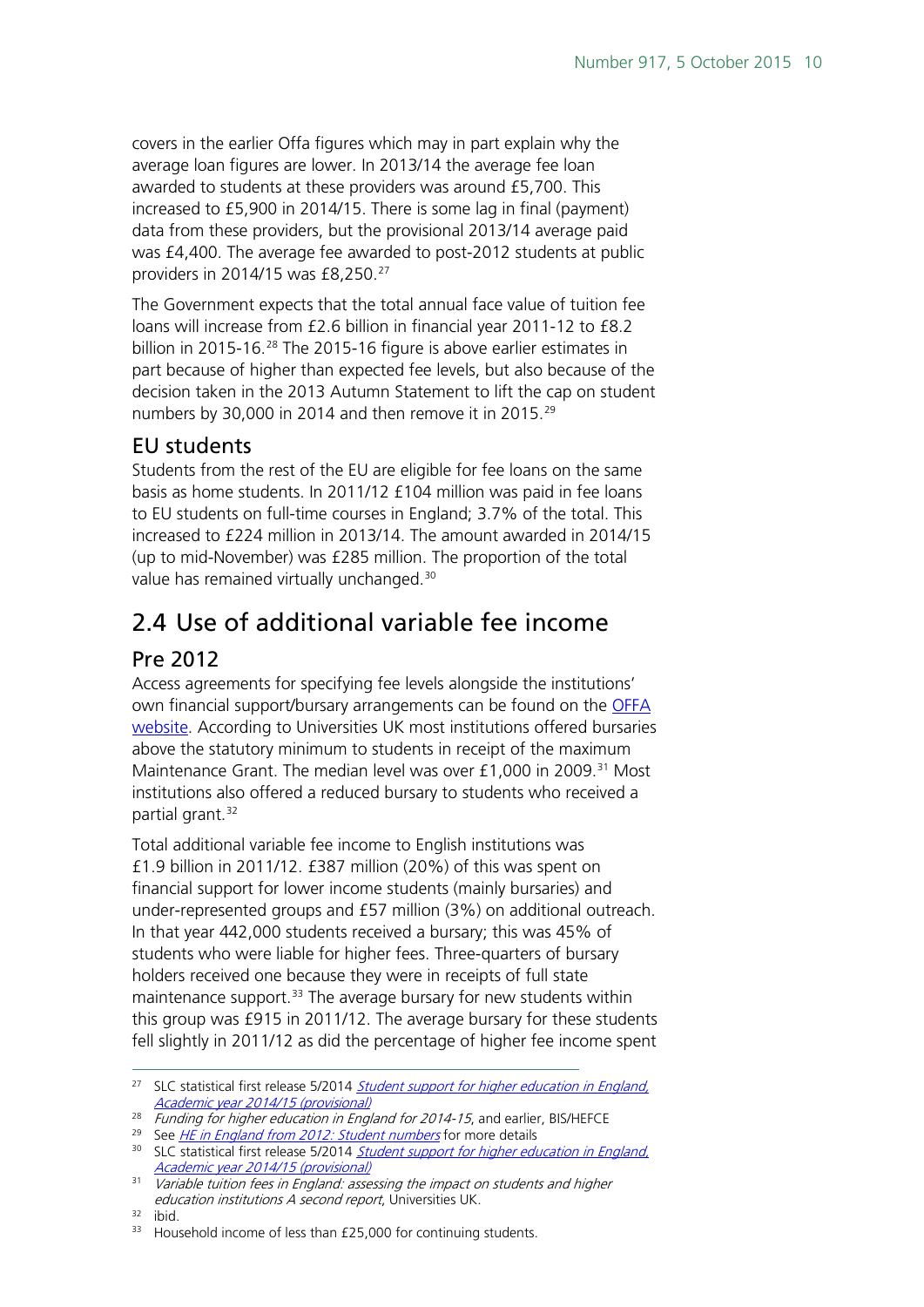on access measures. Spending on outreach increased by around a quarter $34$ 

OFFA had earlier found evidence that not all students who were eligible took up a bursary. In 2006/07 12,000 eligible students at the 70% of institutions that distributed their support via the Student Loans Company failed to tick a box on their loan form that would have informed their university about their income. This fell to 6,500 in 2007/08 or an estimated take-up rate of 90%. This increased to 97% in 2009/10 and 98% in 2010/11.<sup>[35](#page-10-2)</sup>

#### <span id="page-10-0"></span>2012 onwards

Institutions which planned to charge fees of more than £6,000 for new students from 2012/13 had to have an access agreement approved by OFFA. Analysis of access agreements for new students from 2012/13 projected that access spending by higher education institutions would increase from an estimated £400 million in 2011/12 to around £630 million in 2015/16. This would be an increase of around 40% in real terms. Much of the increase in spending was expected to be in fee waivers, outreach programmes and measures to increase retention. The requirement for a minimum bursary for students on a full grant was removed for new students from 2012. Expenditure on bursaries, scholarships and other cash and in-kind measures that direct benefit students were expected to fall by £52 million between 2011/12 and 2015/16, even after funding from the Government's National Scholarship Programme was included.  $36$  This would be a fall of 23% in real terms.<sup>[37](#page-10-4)</sup>

Analysis of later access agreements has given higher estimated spending levels; £728 million by higher education institutions in 2016/17. The balance of expenditure has also shifted from that in 2012/13 and plans made at the time. There was criticism that too much access agreement expenditure was on fee waivers (which can eventually benefit the public sector as much or more than the individual graduate). The 2016/17 spending on waivers is planned to be £39 million and expected to fall to around £25 million in the medium term. These totals compare to £93 million (from a smaller total spend) in 2012/13. The number of institutions offering waivers fell from 131 in the 2014/15 access agreements to 51 in the 2016/17 ones. Overall spending on financial support of all types (including bursaries/scholarships, accommodation discounts and hardship funds) is planned to be £425 million in 2016/17 (57% of total spending). The remainder is to be spent on initiatives to improve access to higher education, retention and outcomes after undergraduate study among disadvantaged groups. It is these latter areas where spending has increased, or is planned to increase. They

Institutions have shifted their Access Agreement spending away from fee waivers and other types of financial support and towards schemes to improve access, retention and outcomes

<span id="page-10-1"></span><sup>34</sup> Access agreement and widening participation strategic assessment 2011-12 and National Scholarship Programme 2012-13 (in-year) monitoring outcomes, OFFA/HEFCE

<span id="page-10-2"></span><sup>&</sup>lt;sup>35</sup> *ibid; Access agreement monitoring 2009-10*, and earlier, OFFA

<sup>&</sup>lt;sup>36</sup> Access agreements 2012-13: Final data including initial teacher training, OFFA

<span id="page-10-4"></span><span id="page-10-3"></span><sup>&</sup>lt;sup>37</sup> Prices adjusted using September 2012 GDP deflators from HM Treasury and OBR projections of GDP deflators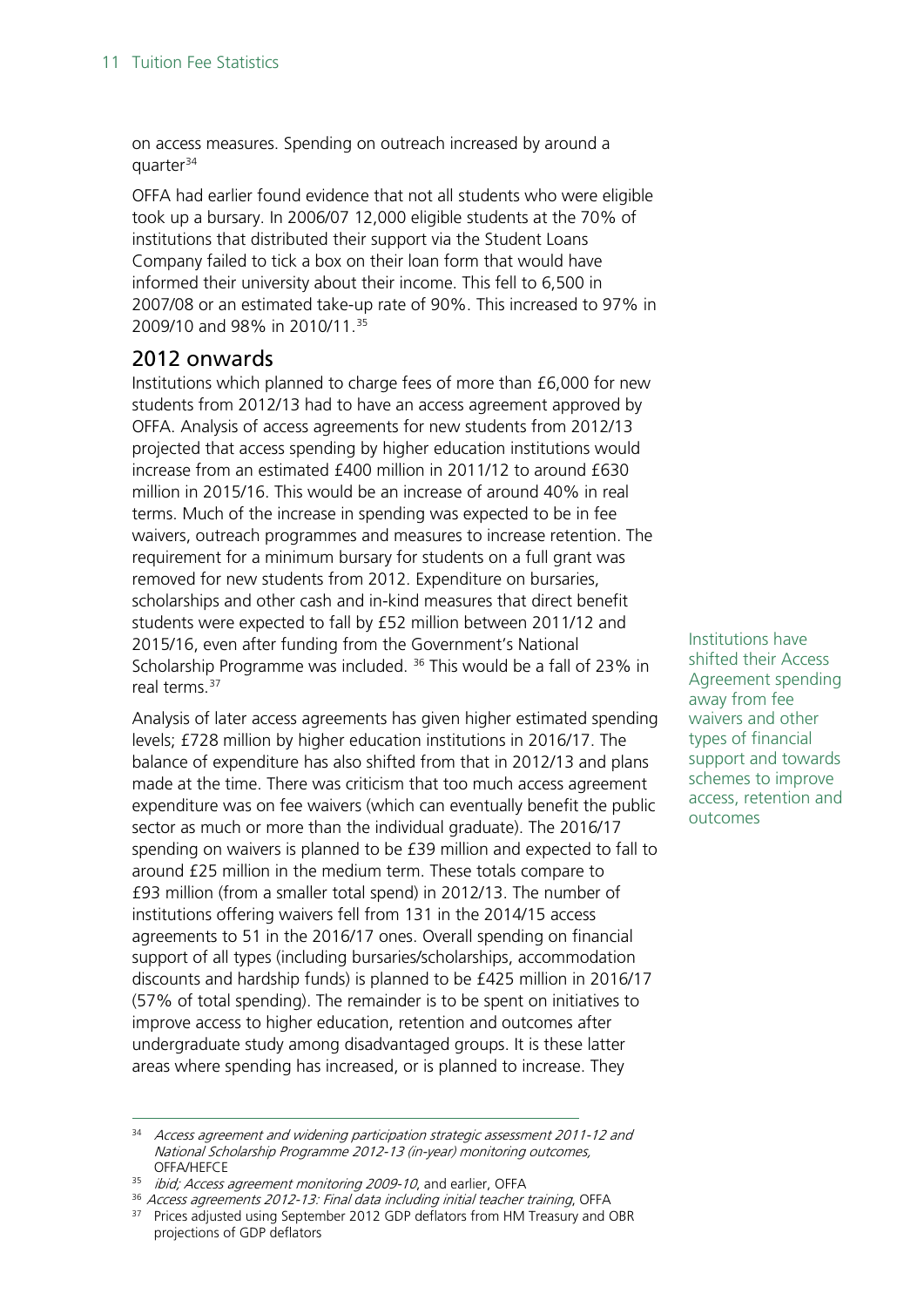made up 26% of Access Agreement spending in 2012/13 and are planned to be 43% in 2016/17 and 47% in the longer term.<sup>[38](#page-11-0)</sup>

Spending by institutions to match National Scholarship Programme (NSP) funding (from central Government) is included in post 2012 access agreement spending data above. The first data on this spending was published in June 2013. A total of £131 million had been spent or committed for 2012/13 (central government plus matched funding from institutions) for an expected 35,000 students. 53% of spending was on fee waivers or discounts. Discounted accommodation or similar institutional service was next most common, but was worth less than half fee waivers. Financial scholarships/bursaries made up 16% of the total. Two thirds of institutions delivered this support to first year students only.<sup>[39](#page-11-1)</sup>

The Spending Round 2013 announced that the value of the government contribution to the NSP would be cut from £150 million in 2014-15 to £50 million in 2015-16 and it would be refocused on postgraduate students.<sup>[40](#page-11-2)</sup> It will therefore not benefit undergraduate students from that year onwards. Institutions are still expected to meet their commitments set out in their access agreements including 'matched' NSP funding.<sup>[41](#page-11-3)</sup>

<span id="page-11-1"></span><span id="page-11-0"></span><sup>&</sup>lt;sup>38</sup> [Access agreements for 2016-17: key statistics and analysis](https://www.offa.org.uk/wp-content/uploads/2015/07/Access-agreements-for-2016-17-key-statistics-and-analysis.pdf), (and earlier), Offa

<sup>&</sup>lt;sup>39</sup> Access agreement and widening participation strategic assessment 2011-12 and National Scholarship Programme 2012-13 (in-year) monitoring outcomes, OFFA/HEFCE

<span id="page-11-2"></span><sup>40</sup> [Spending Round 2013](https://www.gov.uk/government/uploads/system/uploads/attachment_data/file/209036/spending-round-2013-complete.pdf), HM Treasury

<span id="page-11-3"></span><sup>41</sup> *[Match-funded NSP ends but sector must still pay](http://www.timeshighereducation.co.uk/news/match-funded-nsp-ends-but-sector-must-still-pay/2005397.article)*, Times Higher Education 4 July 2013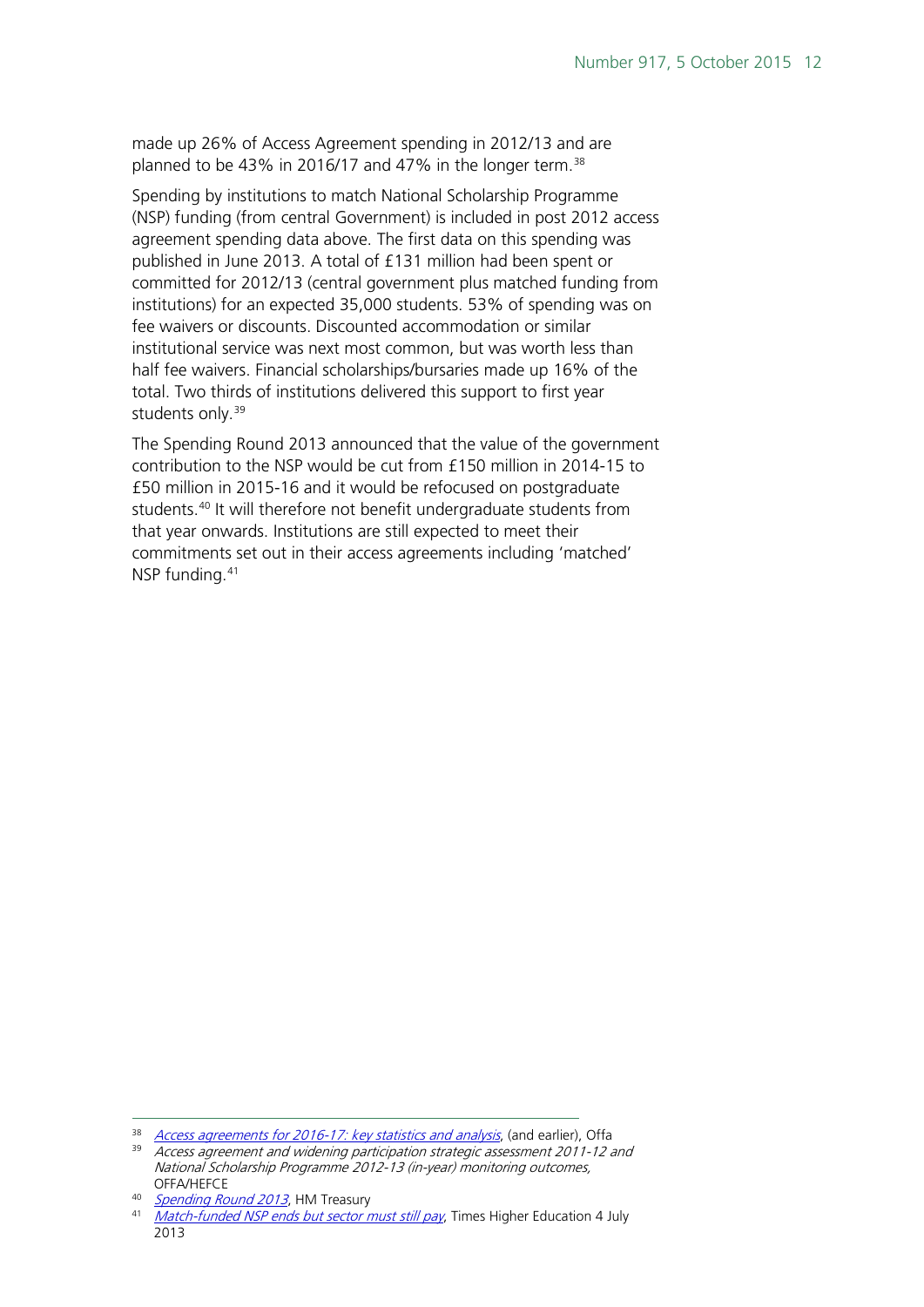## <span id="page-12-0"></span>3. Impacts on student numbers

The note [Entrants to higher](http://www.parliament.uk/briefing-papers/SN01446)  [education](http://www.parliament.uk/briefing-papers/SN01446) looks at this subject in more detail, a brief summary only is included here. The chart opposite shows applicants from home students to full-time courses across the UK. The three major falls in this period were in 1998 when tuition fees were introduced, 2006 when variable fees were introduced and 2012 when the cap was lifted to £9,000.



Before the first two falls highlighted here there was a clear increase in applicants and acceptances in the year prior to fees being introduced or increased. This was largely due to increases in the number of mature students who were able to bring forward the start of higher education and hence avoid fees. There was no evidence of this before the 2012 drop.

Neither of the first two falls changed the overall upward trends, they were dips linked to changes in fees. Applicant numbers recovered more quickly after the introduction of variable fees in 2006. There is no way to assign a set proportion of these changes to tuition fees. Variations in applicants and acceptances across the home countries since 2006 can help focus on the impact of higher fees to some extent. The number of applicants who lived in Scotland (and hence were not liable for variable fees at institutions in Scotland) increased by 2% in 2006, compared to a 4% fall among those living in England. However, after then the increase in applicants has been larger in England and the total increase between 2004 and 2011 was 28% in England compared to 15% in Scotland.<sup>[42](#page-12-1)</sup>

These comparisons are far from perfect as they exclude the impact of underlying demographics and differences in the courses covered by UCAS in each country. They provide no evidence that variable fees caused a major ongoing decline or downward shift in overall numbers of applicants or entrants to higher education in England. Similarly there is no evidence that those from 'lower' socio-economic groups or (deprived) areas with historically low levels of participation have been adversely affected by tuition fees. The proportion of students from these groups has increased over this period. The note **Higher education and** [social class](http://www.parliament.uk/commons/lib/research/briefings/snsg-00620.pdf) looks at this subject in detail. A report from the funding council concluded that there have been substantial and sustained increases in participation among young people from disadvantaged $43$ areas in England. More of the increase in participation since the mid-

<span id="page-12-1"></span> <sup>42</sup> UCAS data tables –HE region

[http://www.ucas.ac.uk/about\\_us/stat\\_services/stats\\_online/data\\_tables/heregion](http://www.ucas.ac.uk/about_us/stat_services/stats_online/data_tables/heregion)

<span id="page-12-2"></span><sup>&</sup>lt;sup>43</sup> Whether disadvantage is defined in terms of education, occupation or income.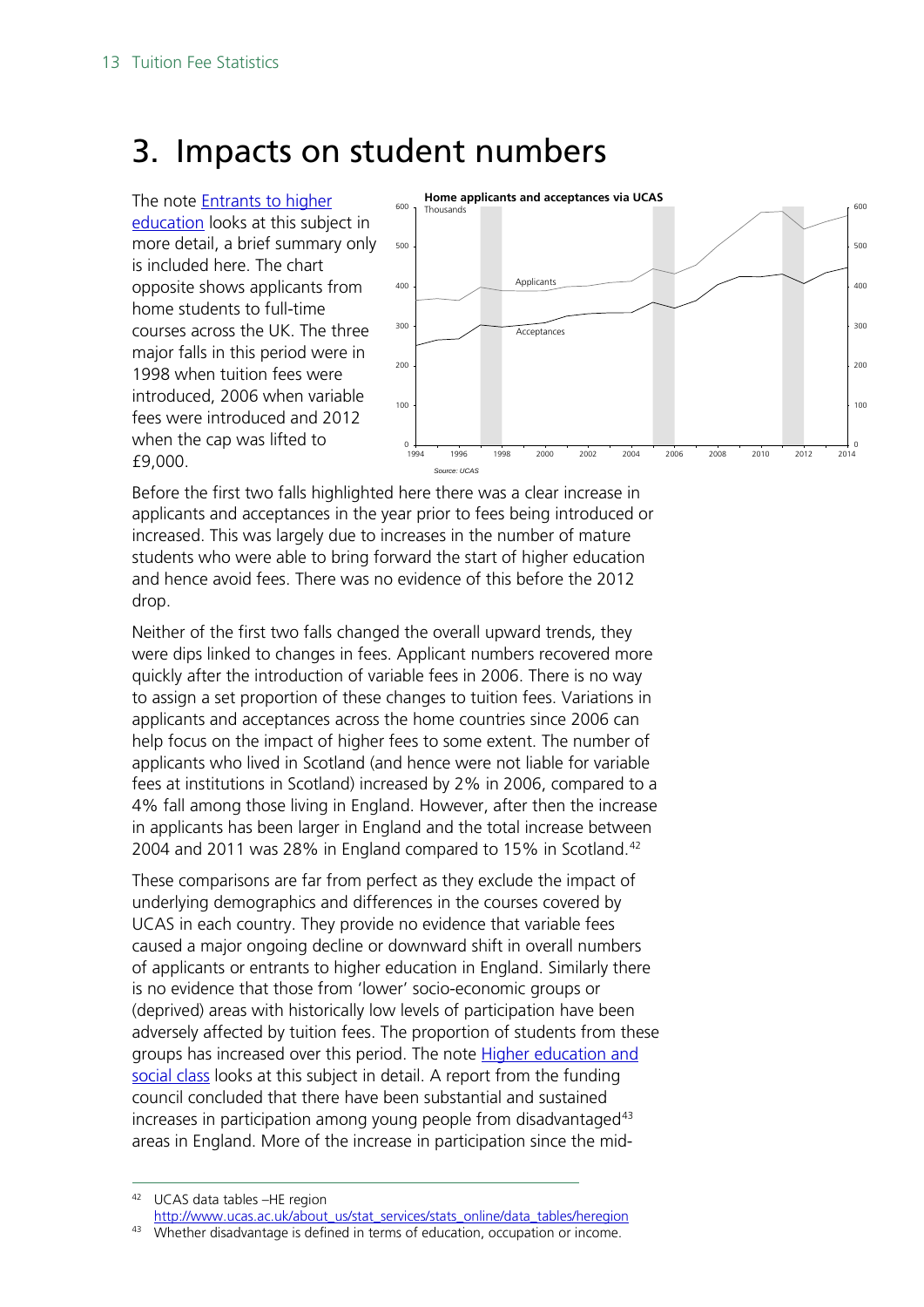2000s has been from disadvantaged areas than from advantages areas.[44](#page-13-1)

#### <span id="page-13-0"></span>2012/13 and prospects for later years

The total number of applicants to UK universities in 2012 was down by 6.6% or 46,500, compared to 2011. There were larger percentage falls in groups directly affected by the fee increase; particularly among students from England, EU students and across all applicants to institutions in England. The smallest decline by age (from all domiciles) was among 18 year olds at 1.9%, although the decline 18 year olds from England was larger at 4.2%.<sup>[45](#page-13-2)</sup> The overall fall in applicants took the 2012 total below the levels from the same period in the previous two applications cycle, but still well above the 2009 level. However the range of courses covered by UCAS expanded in 2010, so the 2009 and 2012 figures are not directly comparable. The total number of accepted applicants was 664,900 in 2012; 5.5% below the record level from 2011. The patterns of change in applications in 2012 were largely reflected in changes in acceptances. [46](#page-13-3)

These figures look at the year when the application was made rather than when the potential student intends to start their course. In the large majority of cases they are the same year as most applicants do not apply for deferred entry in a later year. When the number of applicants for deferred entry remains broadly the same the change in the number of accepted applicants through UCAS is a good guide to the change in the number of new full-time undergraduate entrants. However, there was a sharp decline in applicants for deferred entry in the 2011 cycle. Home and EU students who applied in 2011, but deferred their entry to 2012 faced much higher fees than if they started in 2011. The number of accepted applicants in 2011 who deferred entry to 2012 fell by just over 16,000.[47](#page-13-4) This would mean a substantial cut in new entrants in 2012/13 even if there were no change in accepted applicants in the 2012.[48](#page-13-5) The changes to fees appear to have brought forward a large number of new entrants from 2012/13 to 2011/12. This impact is similar in principle to the increases in mature student applicants and entrants just before the 1998 introduction and 2006 increase in fees.

This UCAS analysis looked at accepted home and EU applicants only (those who are affected by the lifting of the fee cap). Overall acceptances for entry in 2012/13 were 417,400; a fall of 53,300 or 11% on acceptances for 2011/12 entry. The drop was larger for institutions in England at 13% and Wales at 12%, but numbers were up by 2% in Scotland and 3% in Northern Ireland. While there was a large increase in acceptances for 2011/12, the 2012 total was still below the equivalent totals for 2008/09, 2009/10 and 2010/11. UCAS has also analysed these data by the average level of attainment. Institutions were grouped into three bands –high, medium and low- according to the

<span id="page-13-1"></span><sup>44</sup> [Trends in young participation in higher education: core results for England](http://www.hefce.ac.uk/pubs/hefce/2010/10_03/10_03.pdf), HEFCE issues paper 2010/03

<span id="page-13-2"></span><sup>45</sup> UCAS annual datasets

<sup>46</sup> *[End of cycle report 2012](http://www.ucas.com/documents/End_of_Cycle_Report_12_12_2012.pdf)*, UCAS

<span id="page-13-4"></span><span id="page-13-3"></span><sup>47</sup> UCAS online data tables

<span id="page-13-5"></span><sup>48</sup> Assuming that patterns of deferred entry return to normal levels in 2012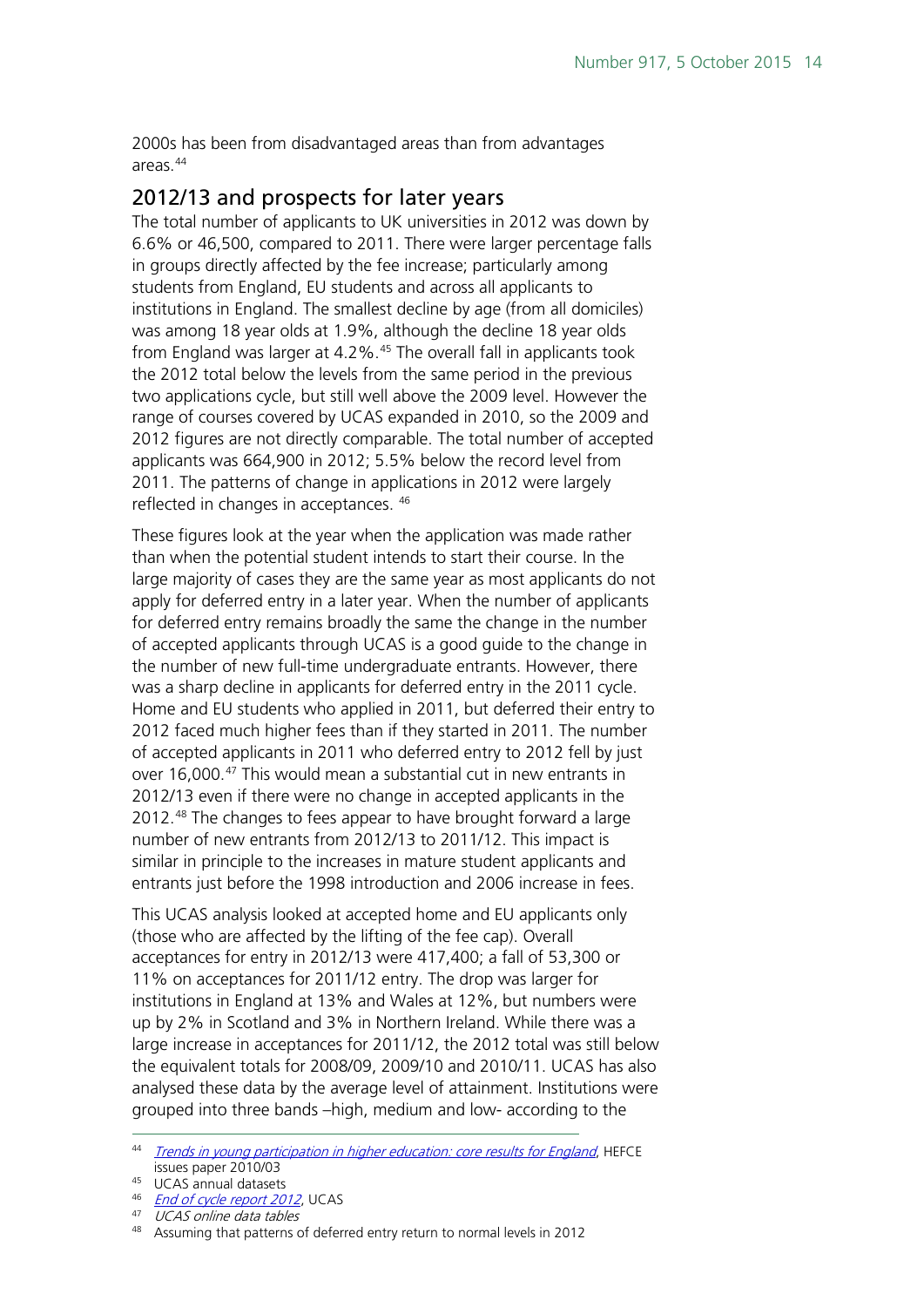average UCAS tariff points of its entrants. Accepted applicants for 2012/13 were down at all three types of institutions, but the fall was smallest at higher tariff 7% and largest at lower tariff institutions  $(14\%)$ .  $49$ 

The number of home and EU applicants increased in 2013, but remained below the numbers seen in 2010 and 2011. The number of accepted home applicants increased by 6.7% in the 2013 entry cycle to beat the previous (2011) record. The number of acceptances for entry in 2013/14, regardless of when they applied, increased by 9.3% but was still below peak in 2011/12. The 2011/12 year of entry total was boosted by the large drop in deferred entry to 2012/13 and it is this factor which means the 2013/14 total is not a new record. UCAS analysis of entry rates in 2013/14 show new record levels for 18 year olds<sup>[50](#page-14-2)</sup> from England and among all those aged 19 or under. Entry rates for young people from 'disadvantaged areas' also reached new highs in 2013/14 and closed the gap somewhat on rates among those from other areas.<sup>[51](#page-14-3)</sup>

2014 saw a continuation of this trend with acceptances setting a new record but applicants still just below the 2011 high. Entry rates among 18 year olds from England increased from 29.2% in 2013 to a new record of 30.4% in 2014. The increase among those from the most disadvantaged areas was even greater; up from 16.5% to 18.2%. There was also an increase to a new high in the entry rate for 18 year olds formerly eligible for free school meals.<sup>[52](#page-14-4)</sup>

## <span id="page-14-0"></span>4. Impact on funding of Higher Education

This section looks at funding up to 2011-12. Home detail on funding from 2012 is given in [HE in England from 2012: Funding and finance.](http://www.parliament.uk/briefing-papers/sn06206) In 1997-98 total public funding of higher education institutions in England was around £4.7 billion. All was from grants to the funding bodies or LEA fee payments. By 2001-02 this funding had increased to around £5.7 billion, a 13% increase in real terms. However, if private fee contributions are excluded the real increase was 6% over a period where funded student numbers increased by 7%. In financial year 2009-10 funding to the funding bodies had increased to £7.8 billion. If projected fee income is added then total funding from these sources will be around 50% above 1997-98 levels in real terms, or around 25%

Home/EU applicant numbers are still below their 2011 peak, but acceptances have reached new records as have entry rates among 18 year olds, including those from disadvantaged backgrounds

<span id="page-14-1"></span><sup>49</sup> *[End of cycle report 2012](http://www.ucas.com/documents/End_of_Cycle_Report_12_12_2012.pdf)*, UCAS

<span id="page-14-3"></span><span id="page-14-2"></span><sup>&</sup>lt;sup>50</sup> As a proportion of the population<br> $\frac{51}{2012}$  Application Cyclo: End of Cy

<sup>&</sup>lt;sup>51</sup> 2013 Application [Cycle: End of Cycle Report](http://www.ucas.com/sites/default/files/ucas-2013-end-of-cycle-report.pdf), UCAS

<span id="page-14-4"></span>[<sup>2014</sup> End of Cycle Report,](https://www.ucas.com/sites/default/files/2014-undergraduate-end-of-cycle-report.pdf) UCAS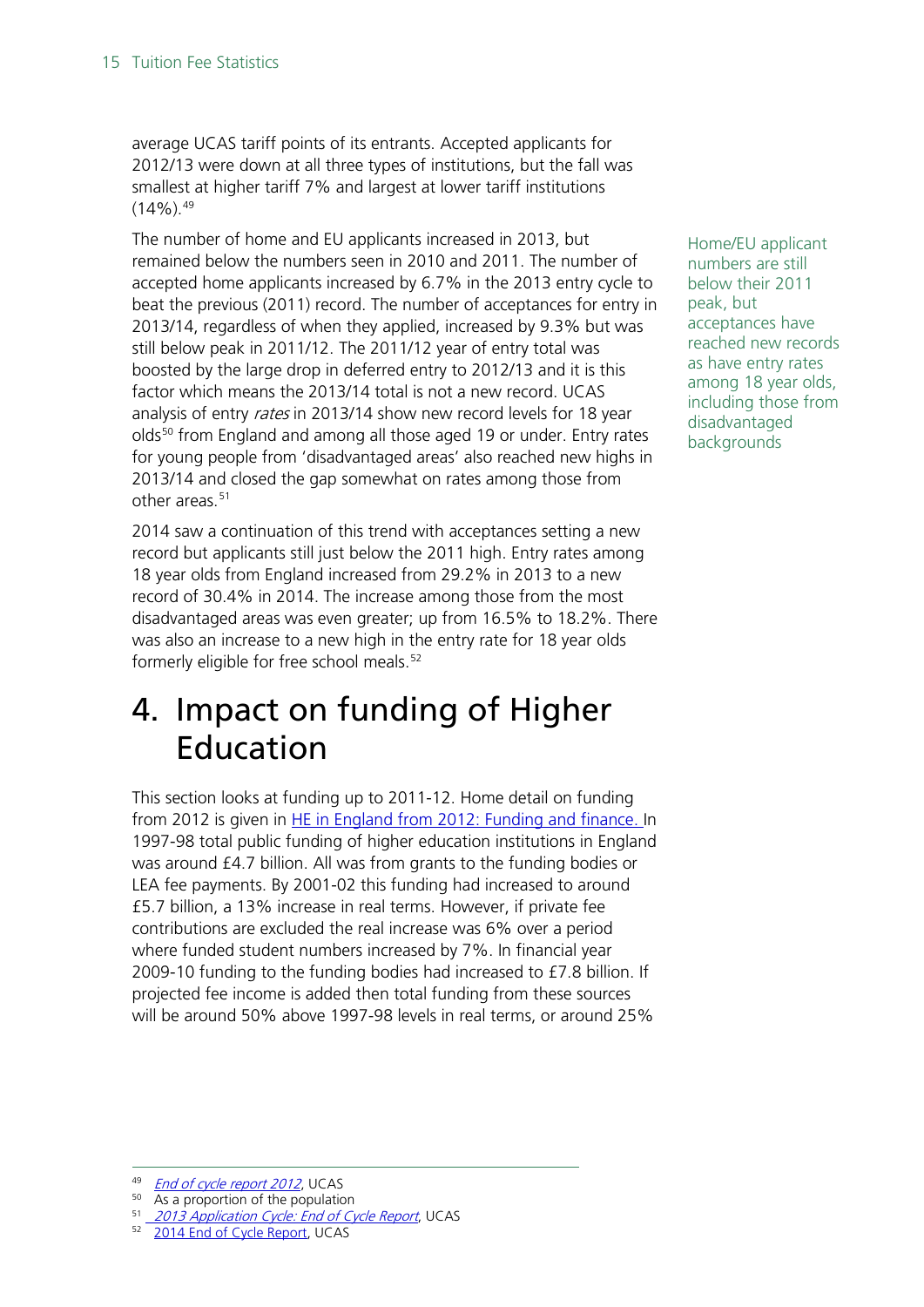if private contributions are excluded.<sup>[53](#page-15-0)</sup> Over this period funded student numbers have increased by around 20%.<sup>[54](#page-15-1)</sup>

Another way of looking at the impact of these changes is to quantify the shifts in costs from the public to the private sector. Both regulated and variable fees means the costs of tuition where shared between the public sector and the student/graduate. In 2005/06 regulated fees resulted in a shift in costs of around  $£550$  $£550$  $£550$  million<sup>55</sup> from the public to private sectors after fee grants are accounted for.<sup>[56](#page-15-3)</sup> This is the value compared to a 100% state funded system with the same unit funding levels and student numbers.

The situation is more complex with variable fees as they are funded by state supported loans. Using official estimates of the cost sharing<sup>[57](#page-15-4)</sup> of these loans gives a figure of around £1.4 billion in private costs in financial year 2009-10. $58$  This is not the amount paid back, but an estimate of the present value of those loans with current repayment terms. It is therefore an approximate estimate of the shift in costs from the public to private sectors. It also assumes that the overall increase in tuition funding received by universities would otherwise have been provided by the public sector. As mentioned earlier some of the addition funding finds its way back to students in the form of bursaries so the net costs to the private sector from all sources would be less.

Central government funding for *tuition* per student in England remained broadly flat in real terms during the introduction of variable fees and for the following few years.<sup>[59](#page-15-6)</sup> Thus the introduction of variable fees has represented a real increase in overall tuition-related income. The income that institutions receive per student (after the cost of bursaries administration etc. is netted off) has increased in real terms. <sup>[60](#page-15-7)</sup> Cuts in public funding for teaching in academic years 2010/11 and 2011/12 have totalled around 12% per student in real terms. This does not fully reverse the overall trend in tuition-related income, but it does limit the increases that institutions have received from variable fees.<sup>[61](#page-15-8)</sup>

In reality higher education institutions receive funding from a wider range of sources and already receive significant income from part-time, postgraduate and overseas student fees. The aim of the earlier calculations is to highlight the balance between core public funding and undergraduate fees. The latest data on English institutions is for

- <span id="page-15-5"></span><sup>58</sup> Departmental report 2009, DIUS
- <sup>59</sup> DIUS Departmental Annual Report 2009. Table 16

<span id="page-15-0"></span><sup>53</sup> SLC statistical first release 2/2009; DCSF resource accounts 2008-09; DIUS Departmental report 2009; DfES Departmental Report 2006 and earlier; Funding higher education in England - Tables showing grants for the higher education sector as a whole 2007-08, HEFCE; Grant letter from the Department for Education and Skills to HEFCE, various years; HM Treasury December 2009 GDP deflators

<span id="page-15-1"></span><sup>54</sup> Includes students on ITT and their funding in all years to maintain comparability.

<span id="page-15-2"></span><sup>55</sup> Value in 2009-10 prices

<span id="page-15-3"></span><sup>&</sup>lt;sup>56</sup> Grant letter from the Department for Education and Skills to HEFCE, various years; HM Treasury GDP deflators

<span id="page-15-4"></span><sup>57</sup> 33% of their face value

<span id="page-15-7"></span><span id="page-15-6"></span><sup>60</sup> Higher education funding 2010-11 -Secretary of State's grant letter of 22 December 2009, HEFCE; DIUS Departmental Report 2009

<span id="page-15-8"></span><sup>&</sup>lt;sup>61</sup> Recurrent grants for 2011-12, and earlier, HEFCE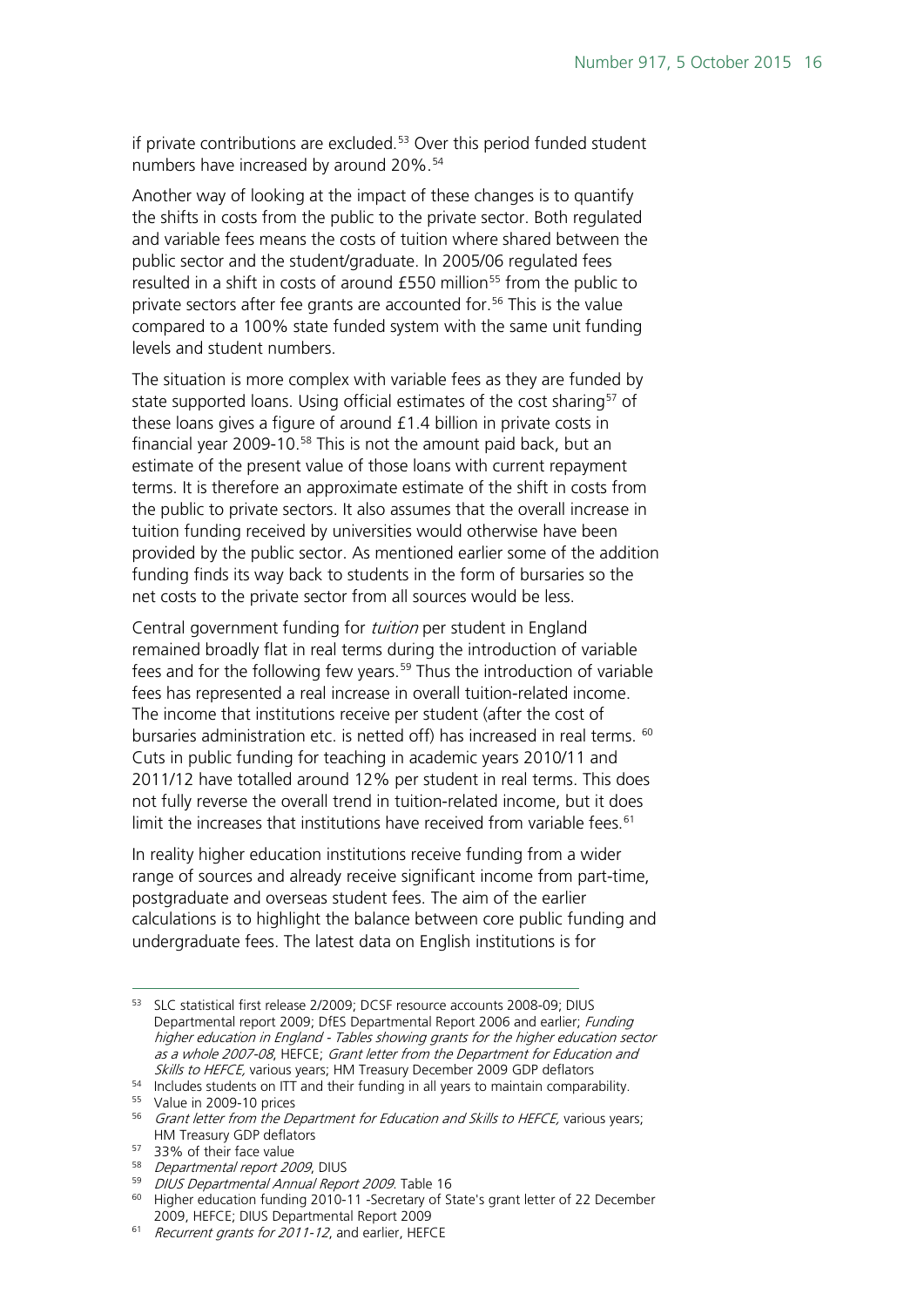#### 17 Tuition Fee Statistics

<span id="page-16-0"></span>2010/11 when full-time undergraduate fee income (including from EU students) made up 15% of their total income from all sources.<sup>[62](#page-16-0)</sup>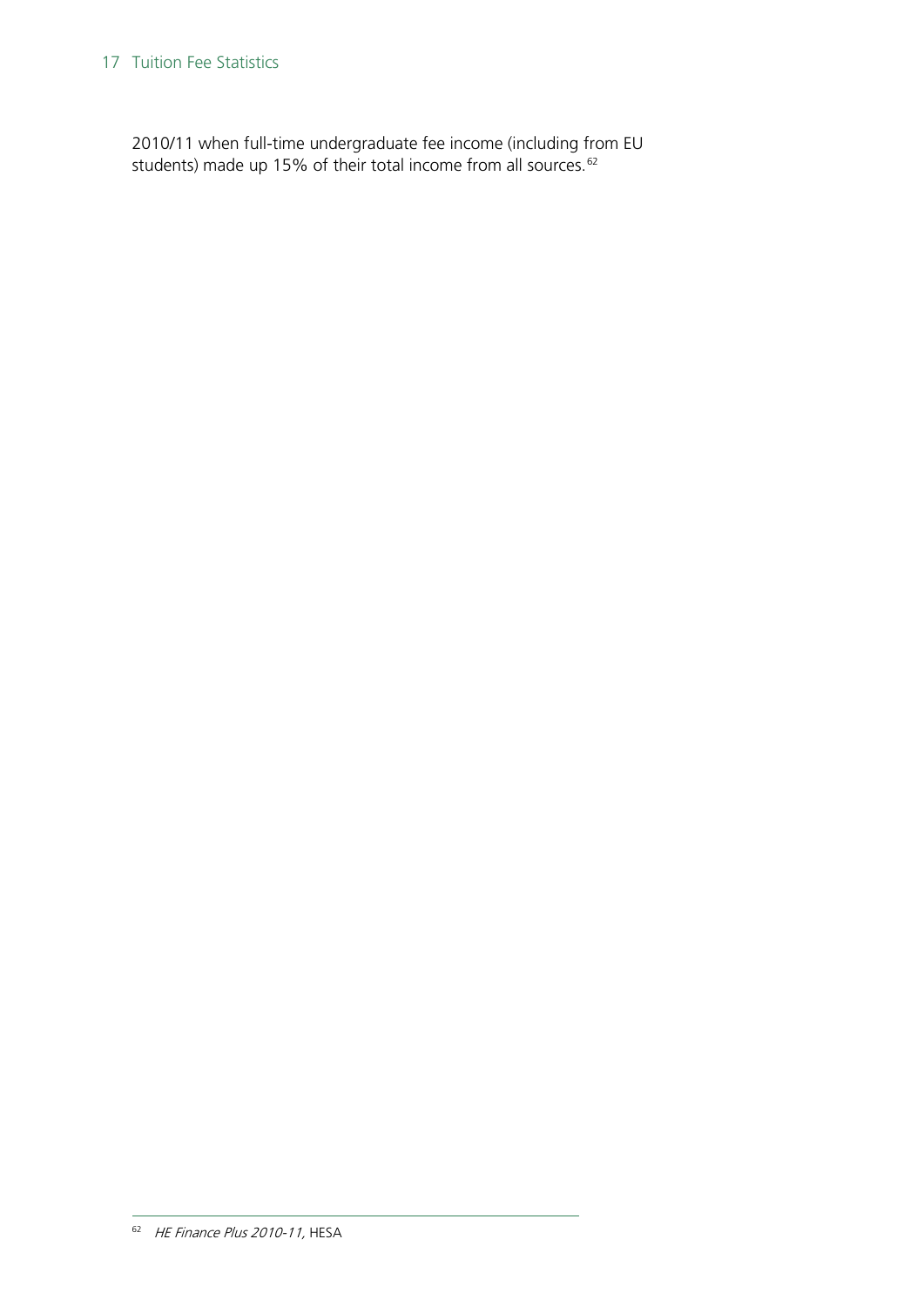## <span id="page-17-0"></span>5. International comparisons

The OECD has made some [comparisons of tuition fees.](http://dx.doi.org/10.1787/888932849901) This analysis is mainly for 2010/11. The complexity of tuition fee liability in many countries (variations by subject, type of course, type of institution, students' circumstances and state support to meet fees) means that direct comparisons are not straightforward.

Students were generally liable to pay tuition fees at public/government supported higher education institutions in the majority of OECD countries. The headline average tuition fee in the 'UK' (England) at \$4,980 was above the level charged in any type of university in almost all European countries. It was below the average levied at independent private institutions in the US (\$17,200), Japan (\$8,000) and Korea (\$9,400), but close to the fees charged at public institutions in these three countries. Universities in a small number of other OECD countries also charged a specific additional fee for the first year of study and supplementary fees for use of certain facilities.<sup>[63](#page-17-1)</sup>

Analysis set out on page 9 of [Changes to higher education funding and](http://www.parliament.uk/briefing-papers/SN05753)  [student support from 2012/13](http://www.parliament.uk/briefing-papers/SN05753)<sup>[64](#page-17-2)</sup> suggests that average fee levels for new students in England from 2012 are likely to be the highest for public or state-dependent private institutions in the developed world. England is likely to rank second highest for the average across all types of universities. The US has the highest average across all types of universities. Fees in private US institutions are much higher than in the public sector.

Other assessments of differences in tuition fee levels and the overall affordability of higher education across the developed world have been produced by Higher Education Strategy Associates in their Global Higher [Education Rankings 2010,](http://higheredstrategy.com/publications/GHER2010_FINAL.pdf) Higher Education Information System, Germany's [Social and Economic Conditions of Student Life in Europe](http://www.his.de/eurostudent/download_files/documents/Synopsis_of_Indicators_EIII.pdf) and research carried out by BIS: Review of Student Support [Arrangements in Other Countries](http://www.bis.gov.uk/assets/biscore/corporate/docs/r/10-670-review-student-support-in-other-countries)

<span id="page-17-1"></span><sup>63</sup> Education at a Glance 2013, OECD. Table B5.1

<span id="page-17-2"></span><sup>64</sup> <http://www.parliament.uk/briefing-papers/SN05753>